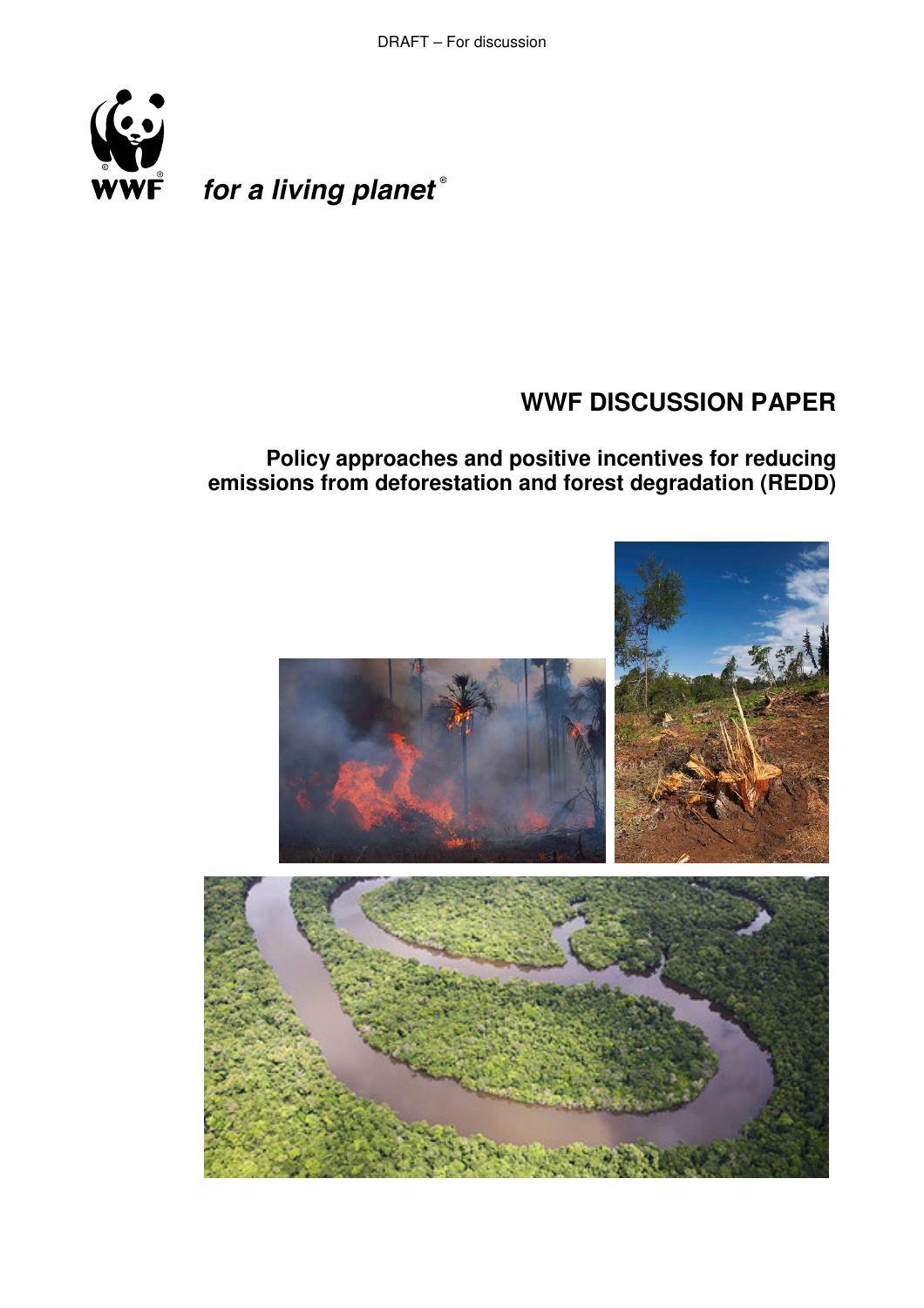# **Discussion paper – Policy approaches and positive incentives for reducing emissions from deforestation and forest degradation (REDD) as part of the post-2012 climate agreement**

This paper is intended to provide an overview to potential policy approaches and positive incentives for REDD in the post-2012 United Nations climate agreement. In particular, the paper discusses the potential implications or key elements for consideration when determining positive incentives for REDD. This paper is not a statement of WWF's position and should not be quoted as such, instead it is provided with a view to informing the discussions on this subject. The paper ends with a summary and key elements for further discussion and WWF would welcome comments on these areas and any other points raised in this paper.

For more information please contact:

Emily Brickell, Climate & Forests Officer EBrickell@wwf.org.uk Christine Pendzich, Forest-carbon Network Initiative Lead Christine.Pendzich@wwfus.org

26th August 2008

Front cover photo credits, from top left to right:

Forest on fire in Roraima state, Brazil, Spring 1998. © WWF-Canon / Nigel DICKINSON Deforested site in the Mau Forest, Kenya. © WWF-Canon / Yoshi SHIMIZU

The Amazon rainforest, Loreto region, Peru. © Getty Images / WWF-UK / Brent Stirton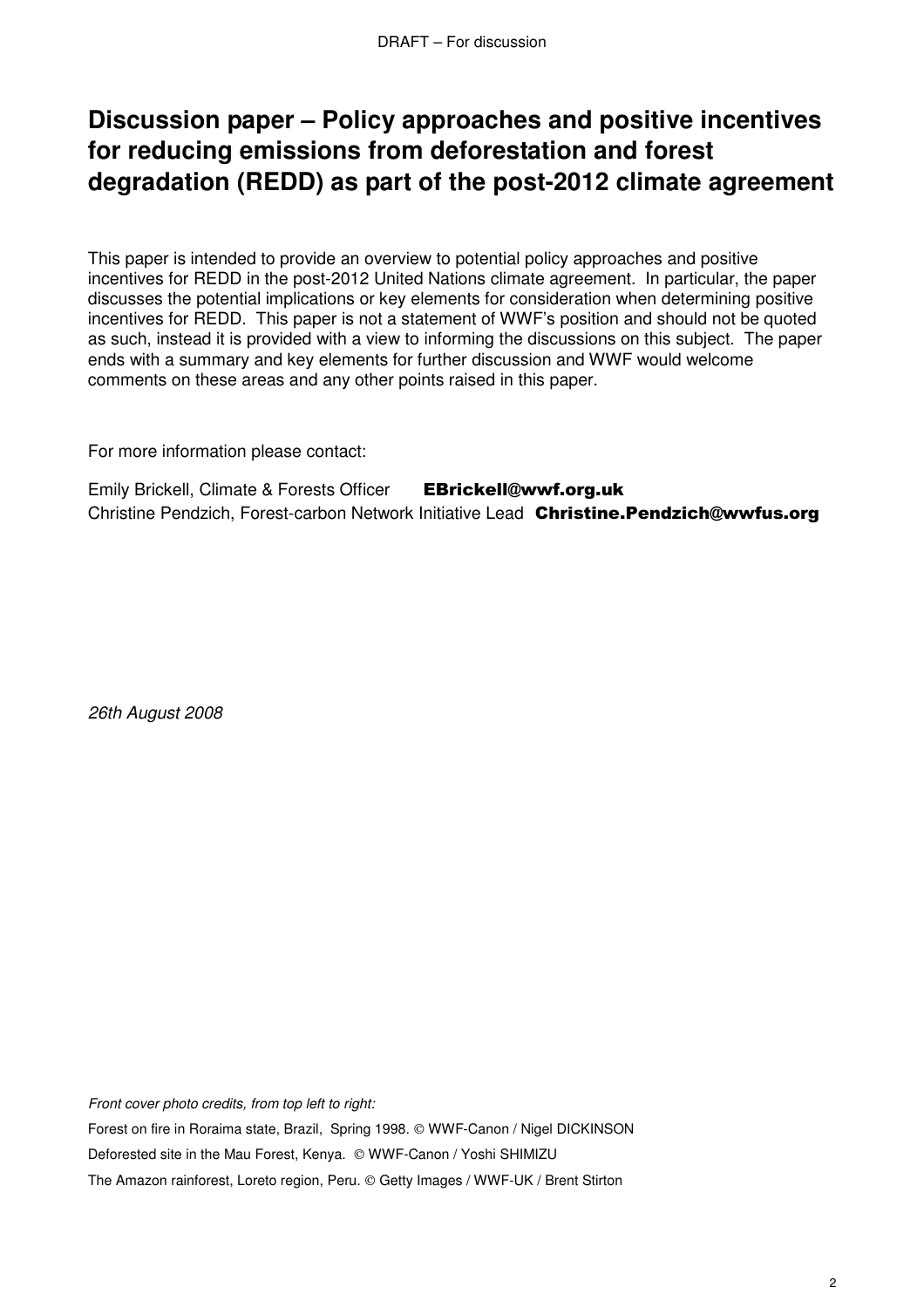## REDD IN THE POST-2012 CLIMATE AGREEMENT

The post-2012 United Nations (UN) climate agreement must incorporate reduction targets, mechanisms and incentives to avoid the worst impacts of climate change. To prevent catastrophic climate change **we must keep the global average temperature rise as far below 2 degrees centigrade as possible**. To have a high chance of doing so the latest Intergovernmental Panel on Climate Change (IPCC) Assessment report suggests that industrialised countries should take on greenhouse gas reduction targets of between 25% and 40% below 1990 levels by 2020<sup>1</sup>. In addition to this reduction in rich nations, some major developing countries need to 'substantially deviate' from their projected future baseline emissions by that time. By 2050, global emissions must be reduced by 50-80% compared to 1990 levels. WWF is calling for emissions reductions targets to be at the higher end of these ranges to increase chances of staying below 2 degrees; and for global emissions to peak and decline before 2020.

**Forests have a vital role to play in the fight against global warming**. Land use change is estimated to be responsible for 18% of current emissions, with deforestation accounting for most of these emissions**<sup>2</sup>** . It is increasingly recognised that this source of emissions needs to be addressed in order to keep the global average temperature rise well below 2 degrees centigrade above pre-industrial levels. WWF's Climate Solutions report concluded that the probability of success in **limiting global warming to 2°C drops progressively from greater than 90% down to 35% in the absence of effective action to curb land use and land use change emissions**. In addition, reforestation and afforestation result in the sequestration (i.e. absorption) of carbon from the atmosphere, therefore, offering the potential for reducing atmospheric greenhouse gas (GHG) levels.

Economic factors play a big part in driving deforestation and forest degradation, due to demand for forest products or alternative land uses. The economic incentives to convert forests or for unsustainable forest management are often greater (at least in the short-term) than the incentives to conserve or responsibly manage forests, partly due to a failure to value the long-term economic goods and services that forests provide. **Providing financial incentives for forest-carbon has the potential to make forest conservation more economically viable**.

Other important factors in driving deforestation and forest degradation include poor governance and law enforcement, few policies directed towards addressing deforestation and forest degradation, and land tenure issues. The complexity of the different elements influencing deforestation and forest degradation require a **range of policy approaches and positive incentives to address the challenges and targeted efforts to ensure good governance and recognition of the broader values of forests**.

**WWF supports the inclusion of incentives for developing countries to curb greenhouse gas emissions from deforestation and forest degradation (REDD) in the post-2012 UN climate agreement**. WWF calls on parties to support the development, by the Copenhagen 15<sup>th</sup> Conference of Parties (COP) at the end of 2009, of **a robust framework that will provide the basis for zero net global deforestation by 2020**. This must be additional to substantial reductions in industrial emissions, contribute to maintaining high conservation values including biodiversity and should be implemented in a way that contributes to sustainable development and ensures that the rights of local communities and indigenous peoples are maintained. **To be effective, REDD must be transparent, equitable and practical, while also ensuring the environmental integrity of the international post-2012 regime.** REDD mechanisms under the post-2012 climate agreement, must be measurable, reportable and verifiable; address the risks of

 $\overline{a}$ 

**<sup>1</sup>** IPCC, 2007, Full working group III report, chapter 13, Page 776, http://www.ipcc.ch/pdf/assessment-report/ar4/wg3/ar4-wg3 chapter13.pdf

**<sup>2</sup>** Stern Review, 2006, The Economics of Climate Change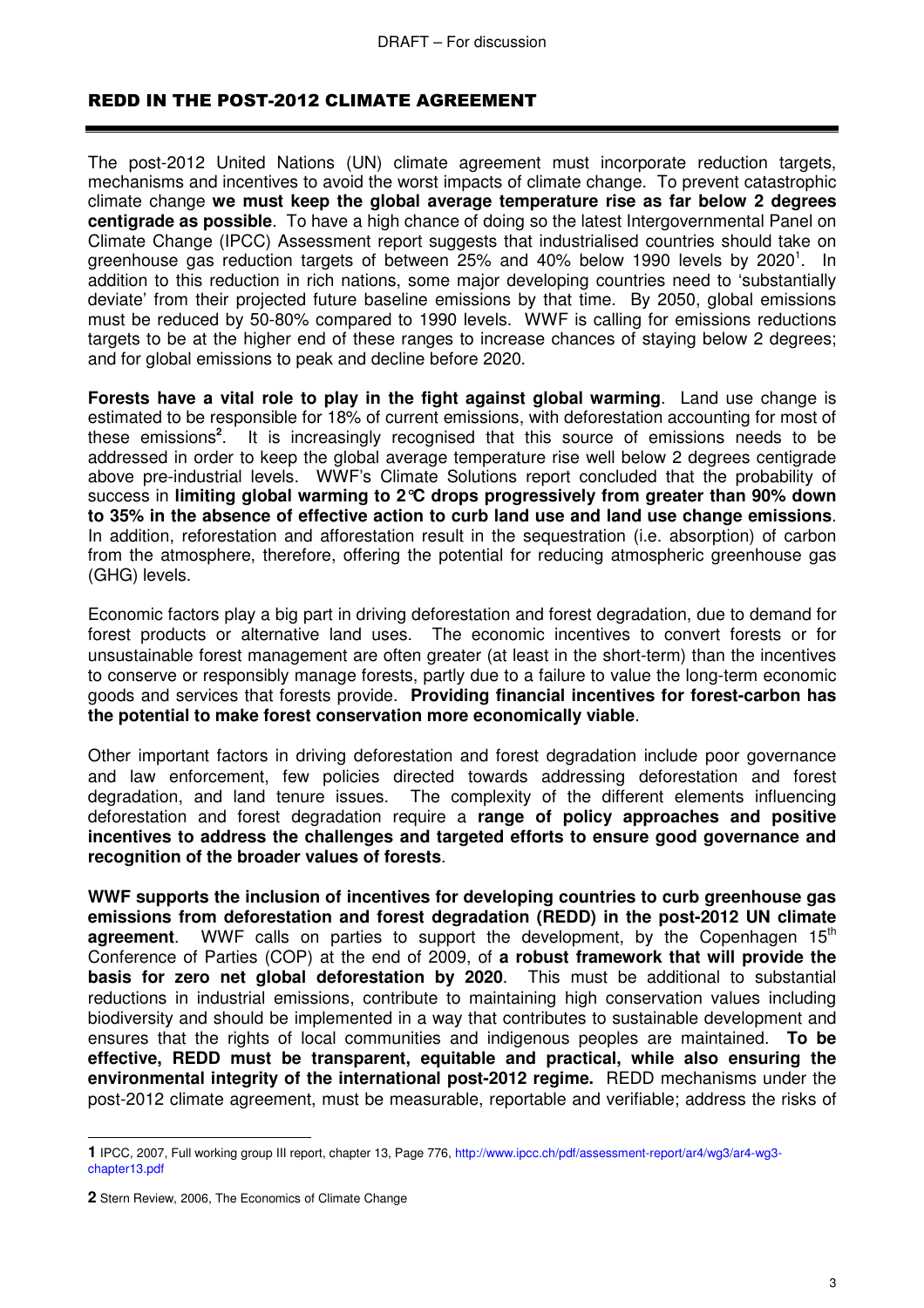leakage and non-permanence; and ensure integrity of baselines and additionality of emissions reductions. To achieve this, there is a need for capacity building as well as pilots to test methodologies. **WWF urges developed countries to leverage funds to contribute their fair global share to support developing countries in preparing for and implementing REDD as an immediate priority.**

# POLICY APPROACHES

To succeed in achieving sustainable emissions reductions from deforestation and forest degradation at a national scale, each country / region must identify and address the drivers of deforestation and forest degradation. It is important to note, though, that key drivers of deforestation – such as cattle ranching, soy production and illegal logging – are also very strongly influenced by demand for products in wealthier nations. Efforts to address drivers, therefore, will need to be two-pronged, addressing the demand from developed countries as well as the more direct, on-the-ground dynamics in developing countries. In addition, REDD mechanisms in the post-2012 UN climate agreement should be considered as one approach to address deforestation and forest degradation, alongside further initiatives outside of the UNFCCC, for example to deal with demand-side issues.

Policy approaches for REDD should be flexible to accommodate differing national circumstances. Reducing emissions from deforestation and forest degradation in countries with high emissions from forests is a priority. In addition, the post-2012 REDD mechanism should identify ways to ensure that countries with large areas of intact forest that currently have little or no deforestation continue to protect their existing forests. This is important both to avoid creating a perverse incentive and to reduce the risks of international leakage.

**Policies for REDD must recognise the multiple values and uses of forests and accommodate the food and resources requirements of the human population.** Landscape planning will be an important tool in achieving this, e.g. to influence infrastructure development. A range of policy approaches would be useful mechanisms for achieving and incentivising emissions reductions. These include:

- Policies to incentivise forest conservation;
- Avoidance / removal of policies that provide a perverse incentive for forest conversion;
- Bans, such as the Zero Deforestation Law in Paraguay or legislation to address illegal logging:
- Establishing and improving enforcement of protected areas;
- Sustainable production of forest products and agricultural commodities, for example, through following the principles and criteria of certification schemes, such as the Forest Stewardship Council and the Roundtable on Sustainable Palm Oil.

Forests provide a range of values and services, such as protecting water catchments, improving air quality, protecting soil and biodiversity and providing resources and supporting the livelihoods of people. Therefore, policies for REDD must be consistent with other international conventions (including the Convention on Biological Diversity). To protect the rights of indigenous peoples and local communities, the REDD mechanism must respect and build upon the rights and needs of these people and communities.

#### **REDD mechanisms must contribute to development goals and ensure that benefits, including funds, are equitably distributed.** This can be achieved through a range of approaches, such as:

• Clarifying or enforcing land tenure and developing policies for "carbon tenure" (which has the potential to also deliver emissions reductions);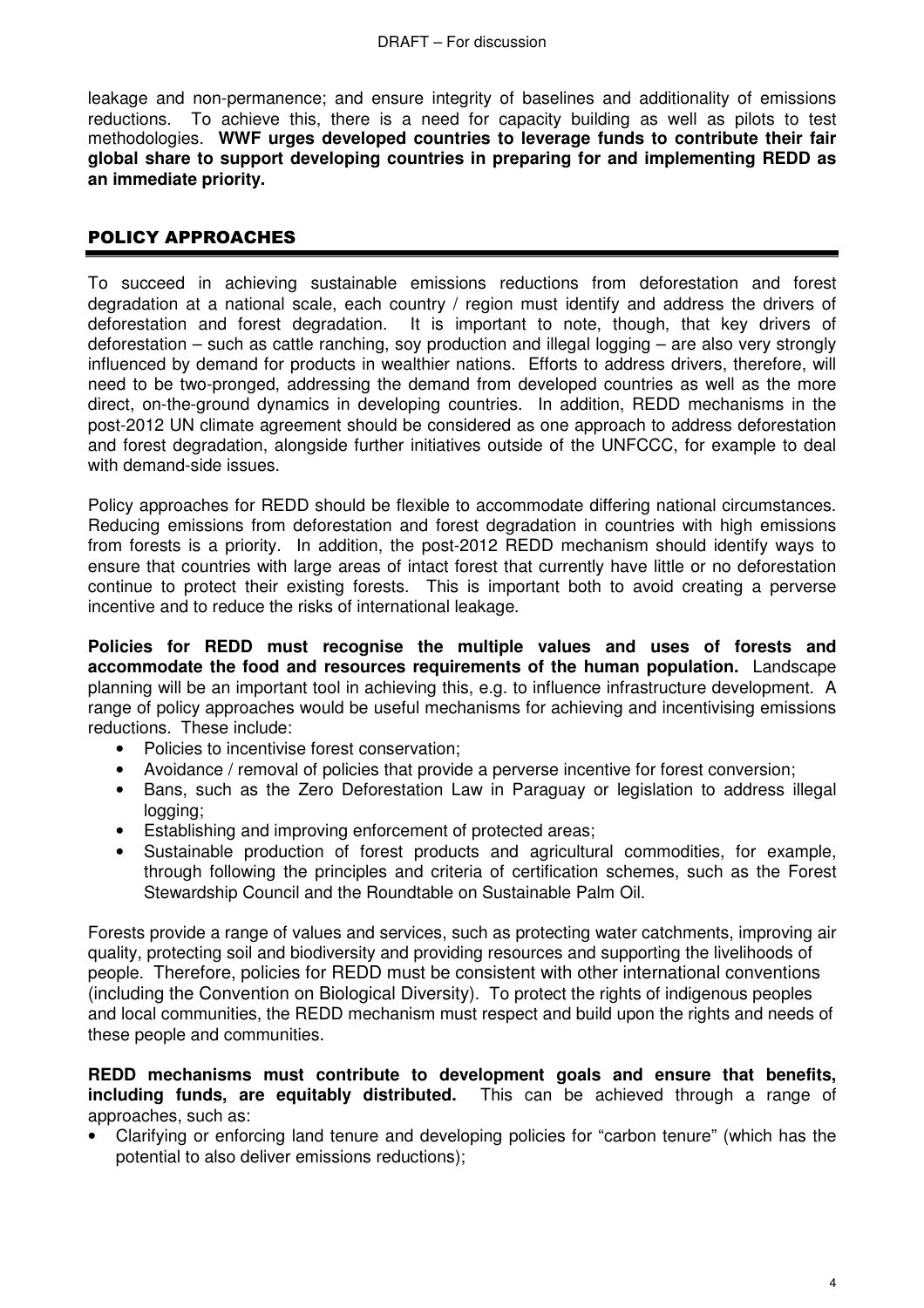- Improving governance and enforcement, for example, through similar processes to those employed for the Voluntary Partnership Agreements under the EU Forest Law Enforcement, Governance & Trade Action Plan;
- Developing legal and institutional frameworks to address distributional issues and distributing of funding;
- Ensuring active stakeholder involvement in the development of policies and programmes for REDD, e.g. through multi-stakeholder roundtables

# POSITIVE INCENTIVES

**Finance for REDD is part of the overall global financial architecture, which is needed in order to shift finance and investment flows, both public and private, towards low carbon**  development and climate resilience<sup>3</sup>. A decision on the basic elements of this global financial architecture will need to be an essential part of the agreement for a Global Deal in Copenhagen (COP15). To be effective, an international regime to reduce emissions from deforestation will need to **ensure that developed countries provide sufficient resources to cover the associated costs of REDD over the long-term and contribute to national development goals**. This paper focuses on the associated costs and financial incentives required for reducing emissions from deforestation and forest degradation, rather than other elements of forest-carbon (such as finance for maintaining low rates of deforestation or enhancing forest-carbon stocks).

In addition to developing mechanisms for generating funding for REDD, it is vital to consider how funding should be managed and distributed, including the governance and flow of funding. This is an important element for consideration within the discussions on the structure of positive incentives for REDD, however, it has not been covered within this paper. As one example, the mechanism for distributing funding can influence how effective the funding mechanism is, e.g. depending on how centralised the financial flows are and the governance of the funds.

# The Cost of REDD

Opportunity costs are reasonably assumed to be the minimum amount that is needed to be paid to prevent deforestation and forest degradation**<sup>4</sup>** . However, it is vital that additional costs are recognised and incorporated in estimates for the full cost of REDD.

Any financial mechanism for REDD must cover the costs of:

- 1. Capacity building, participatory development (elaboration) process and readiness for the implementation of a REDD mechanism, which will likely include clarifying legal and institutional aspects; establishing monitoring and verification systems and national reference levels; and the costs associated with learning through pilot projects;
- 2. Payment for reducing emissions from deforestation and forest degradation, including opportunity costs (including non-monetary values from subsistence demand); and
- 3. Ongoing administrative, implementation, monitoring, verification and transaction costs.

**Support for capacity building and readiness is an immediate priority as this must be provided to enable countries to prepare for a future REDD mechanism in post-2012.** It may also be necessary to provide upfront funding to cover the implementation costs of a REDD programme. One area for further discussion is whether funding should cover the full costs associated or whether some developing countries should be partially-compensated or supported through technology transfer and capacity building consistent with the principle of common but

 $\overline{a}$ **3** Current projections are that more than \$200 billion will be needed per year for mitigation (including REDD), adaptation and technology transfer in developing countries.

**<sup>4</sup>** Boucher, in press.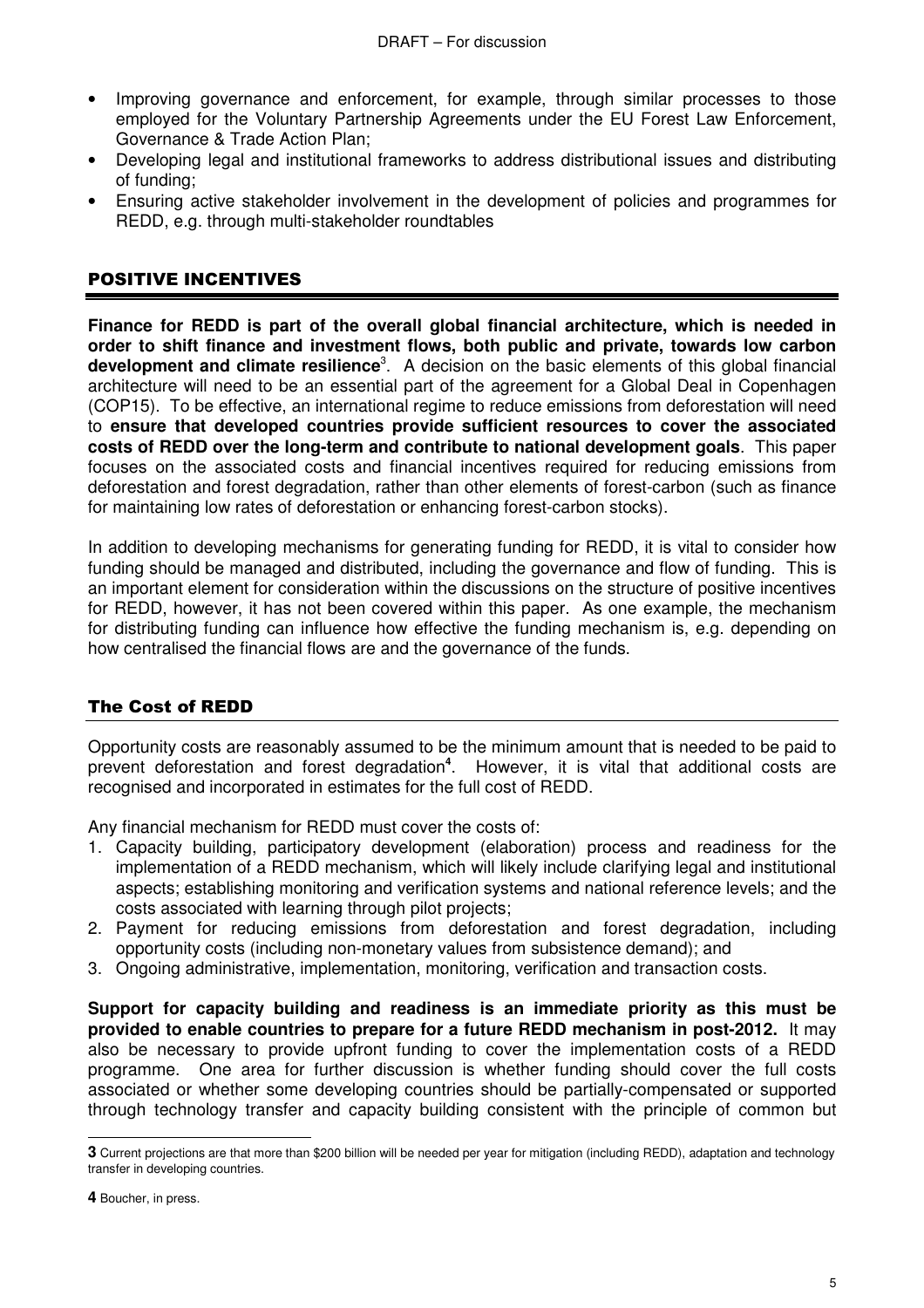differentiated responsibilities. There are several options that should be explored regarding the possible cost recovery of initial investments.

Given that true costs of REDD will vary, e.g. based on opportunity costs<sup>5</sup> or region, there should be consideration as to whether the true costs of REDD are paid or whether a fixed price is paid. For example, if only the true costs associated with the emissions reduction are paid, a lower total amount of funding would be required as compared with if all emissions reductions are given an equal price based on the highest costs of REDD.

#### Total costs

A range of figures have been estimated for the costs of REDD, with most estimates falling within \$20-33 billion / year to halve deforestation<sup>6</sup>. Part of the variation in costs may be explained by differences in what elements are included in the costs (e.g. just opportunity costs or the full costs of REDD) or by differences in regional costs. One area for potential further focus is to develop more accurate predictions of the cost, to determine how much is associated with which elements (e.g. implementation, incentives) and when costs are incurred. However, a number of elements of the costs are unknown and will likely be unknown until countries have progressed with readiness and REDD schemes are operating.

As the emissions reduction target increases, so does the cost, for example, there are estimates that it will cost up to \$185 billion / year to halt deforestation**<sup>7</sup>** . In the long-term, REDD emissions reductions are not likely to be less expensive than industrial emission credits, as land is a fixed good and is in comparatively short supply, and any REDD mechanism must ensure that a longterm incentive is provided to address forest conversion and degradation.

WWF's goal is to achieve no net greenhouse gas emissions from deforestation and forest degradation by 2020. Values for halving global deforestation could be used as indicators of the cost to achieve net zero deforestation. This reflects the current patterns in land use change where afforestation and reforestation "offset" approximately half the gross global deforestation**<sup>8</sup>** . However, this may not be an accurate assumption and it would be valuable to consider how a REDD mechanism will have implications for land use and land use change outside of forest areas (e.g. from displacement of agricultural production to land that might have been reforested for timber plantations) to understand the wider implications of different policy options both for land management and for reducing emissions from this sector.

#### Price per tonne

 $\overline{a}$ 

Research for the Stern Review suggested direct yields from land converted to agriculture, including the sale of timber are \$1 per tonne of CO2 in many areas currently losing forest and usually well below \$5 per tonne of CO2**<sup>9</sup>** . However, the Stern Review recognised that the opportunity costs must include value added activities and export tariffs, and therefore, concluded that it could be up to \$30 per tonne of CO2 to completely eliminate deforestation. The UNFCCC**<sup>10</sup>** estimates that it

**<sup>5</sup>** e.g. Commercial crops have the highest opportunity cost / ha then commercial wood extraction. The lowest opportunity costs are for fuelwood, charcoal production and NTFP gathering (not including subsistence demand). UNFCCC, 2007, Investment and Financial Flows to Address Climate change

**<sup>6</sup>** Stern, 2008, Key Elements of a Global Deal on Climate Change; Strassburg et al, 2008, An Empirically-Derived Mechanism of Combined Incentives to Reduce Emissions from Deforestation; UNFCCC, 2007, Investment and Financial Flows to Address Climate change

**<sup>7</sup>** UNFCCC, 2007, Investment and Financial Flows to Address Climate change

**<sup>8</sup>** FAO, 2006, Global Forest Resources Assessment

**<sup>9</sup>** These figures are based on the assumption that there are 500-750 t CO2 / ha of tropical forest

**<sup>10</sup>** UNFCCC, 2007, Investment and Financial Flows to Address Climate change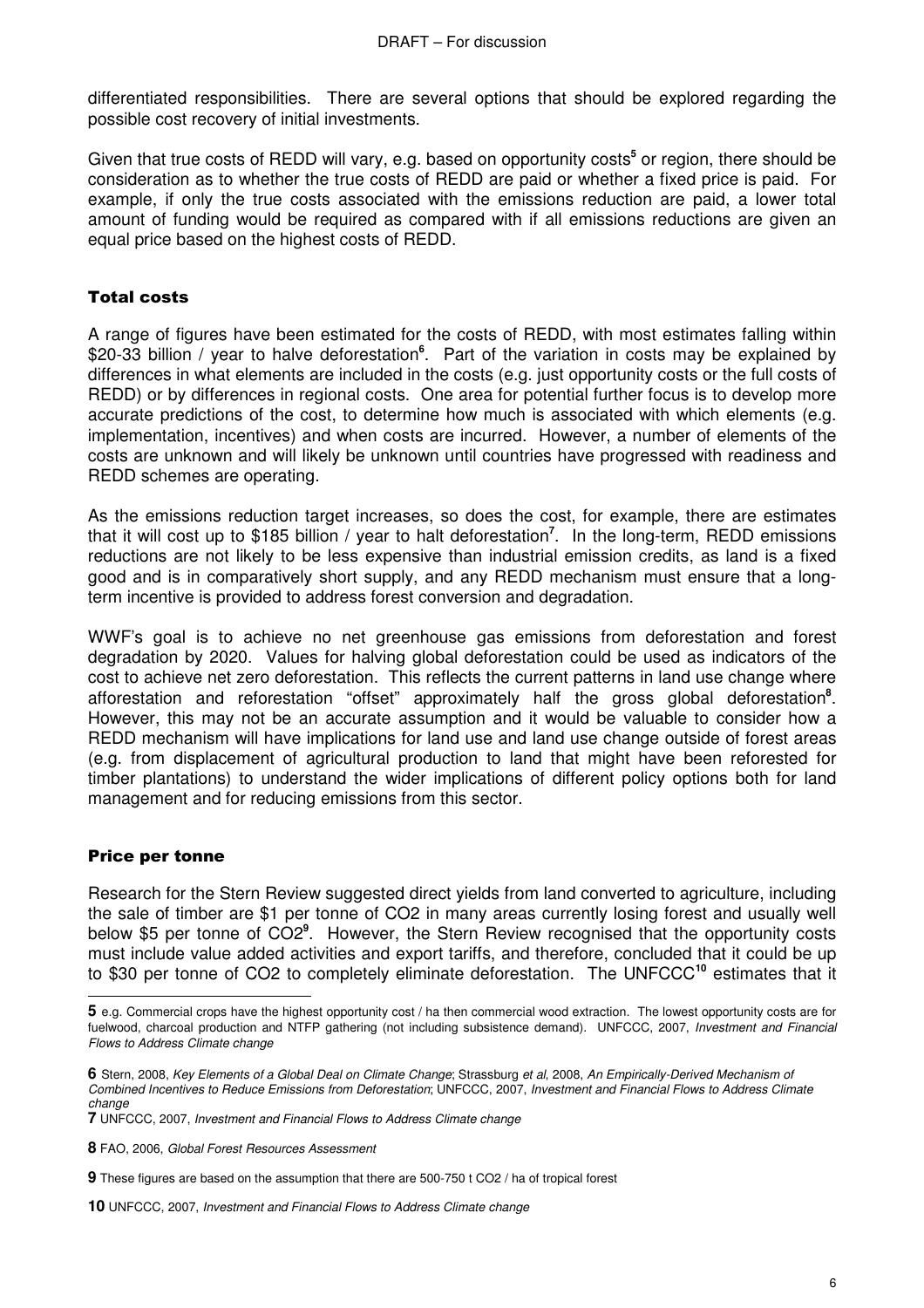will cost up to \$77 per tCO2 to completely halt deforestation, excluding transaction costs. Funding for REDD should aim to incentivise emissions reductions in all areas, including those where there are high opportunity costs

# OPTIONS FOR FINANCIAL INCENTIVES FOR REDD

**The post-2012 climate agreement should provide a framework that ensures sufficient and sustainable incentives are provided for REDD** as an integral component to the global climate solution and the international financial architecture that is necessary. At this point, **WWF believes that it is important to consider the full range of options further.**

## Proposed financial mechanisms

A range of financial mechanisms have been proposed, which fall into the following broad categories:

- 1. Inclusion in carbon markets (either with unlimited or limited access), essentially as an offset mechanism for Annex I emissions reduction targets;
- 2. Market-linked mechanisms, such as auctioning of allowances (Assigned Amount Units AAUs) – either for international allowances or specific sectors, dedicated auction revenues from national or regional emissions trading systems, a levy on all or some emissions;
- 3. Voluntary funding, such as additional public funds.

In both options 1 and 2, the amount of funding for REDD (and consequently the emissions reductions that will be incentivised) are based on market prices and size of the market. In option 2, while funding depends on market prices and size, emissions reductions from REDD are not traded for emission increases in Annex I countries (i.e. emissions reductions from REDD are additional to Annex I emissions reductions, as compared with option 1 where emissions reductions from REDD would be an alternative to Annex I emissions reduction).

There are further differences between these different ways of generating funding. For example, including REDD in the carbon market would only provide funding for verified emissions reductions, whereas market-linked mechanisms and voluntary funding is more flexible as it can be used to fund stabilisation (i.e. maintaining low levels of emissions) and capacity building, in addition to verified emissions reductions. Market-linked mechanisms and voluntary funding can provide upfront funding, while carbon markets will only provide funding once emissions reductions have been verified.

The implications of different funding mechanisms on different characteristics are vital to consider when assessing which funding mechanisms might be most appropriate. The range of characteristics can be grouped depending on what implications they relate to:

- Concerns with fungibility in a carbon market approach (i.e. offsetting emissions reductions from other sources with emissions reductions from REDD) and environmental integrity: e.g. net effect if leakage occurs, non-additional or non-permanent; effect on net global emissions; need for national baselines
- Carbon market effect: e.g. compliance costs, effect on net global emissions
- Scale: e.g. potential funding
- Flexibility of funding mechanism: e.g. pay for verified reductions; pay for stabilisation; pay for capacity building

Each of these funding mechanisms can either be from public or private sources; examples of each are given in Table 1. Therefore, it is important to consider not only which types of funding (i.e. inclusion in carbon markets, market-linked or voluntary funds) are appropriate but also which funding source (i.e. public or private) and how compatible REDD would be with the various funding sources and types.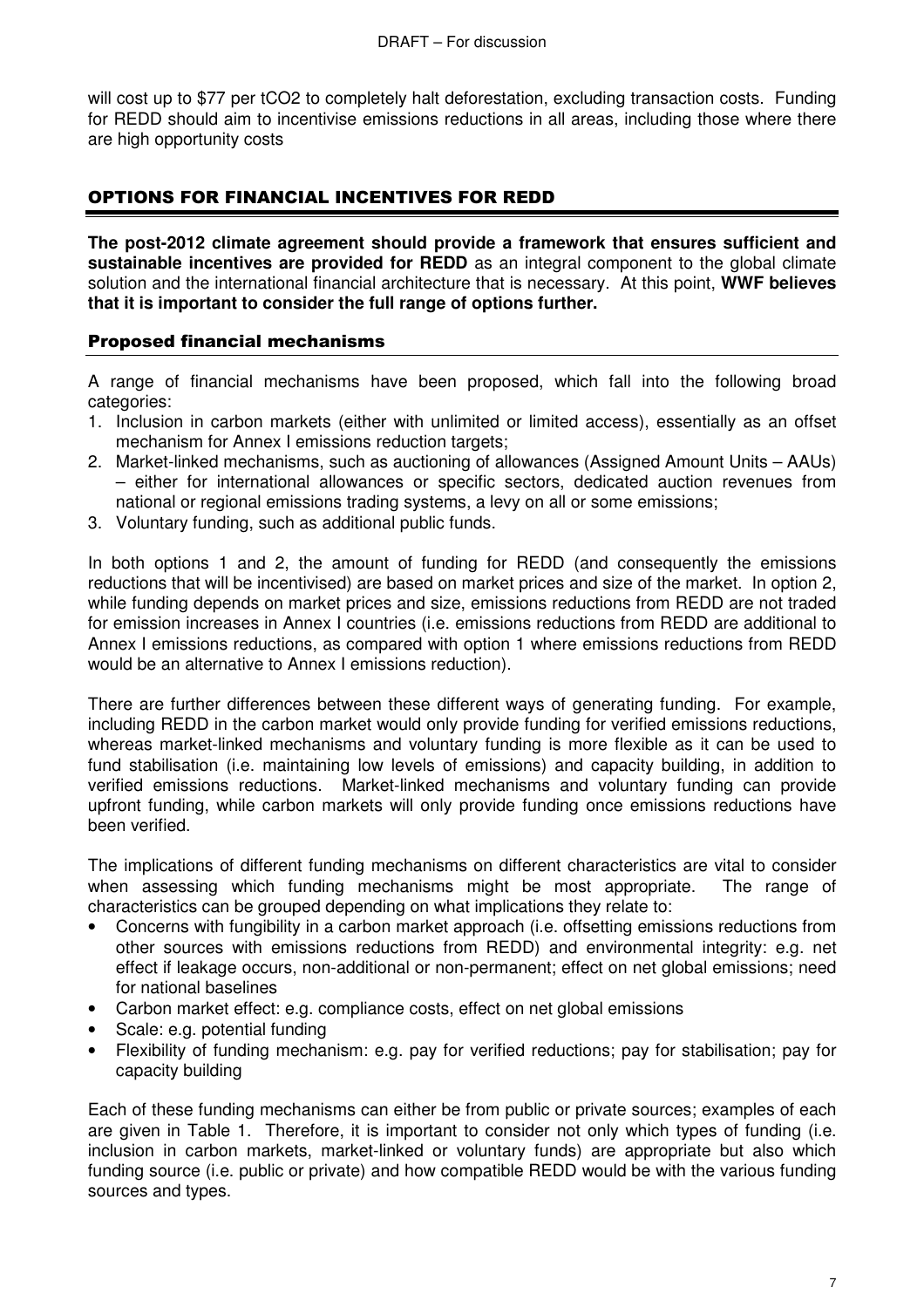#### DRAFT – For discussion

Different Parties prefer different funding mechanisms and sources, partly due to preferences based on national circumstances and partly due to different funding sources having different perceived advantages and disadvantages. As negotiations continue towards the Copenhagen COP in 2009, there is a need to assess the implications of and concerns with different financial mechanisms and to identify when and in what conditions and combination of different mechanisms might be appropriate**.**

| Table 1                            |                                                                                                                                                                                                                      |                                                                                                                                                                              |  |  |  |  |
|------------------------------------|----------------------------------------------------------------------------------------------------------------------------------------------------------------------------------------------------------------------|------------------------------------------------------------------------------------------------------------------------------------------------------------------------------|--|--|--|--|
|                                    | <b>Public</b>                                                                                                                                                                                                        | <b>Private</b>                                                                                                                                                               |  |  |  |  |
| Inclusion in<br>carbon<br>markets  | International emissions trading (such<br>as government purchase of credits<br>through the flexible mechanisms of<br>the Kyoto Protocol)                                                                              | National, regional or global trading<br>schemes for companies (such as the<br>EU ETS)                                                                                        |  |  |  |  |
| <b>Market-linked</b><br>mechanisms | e.g. auctioning of country assigned<br>allocation units (AAUs); a levy on all<br>or some Parties according to a<br>formula; a levy on all or some<br>emissions from specific sectors (e.g.<br>aviation and shipping) | e.g. auctioning of allowances within<br>regional trading schemes (such as<br>allowances provided to companies in<br>the European Union's Emissions<br>Trading Scheme EU ETS) |  |  |  |  |
| <b>Voluntary</b><br>funding        | e.g. additional public funds (such as<br>announced<br>for<br>reducing<br>that<br>deforestation by Norway)                                                                                                            | e.g. non-compliance carbon markets,<br>voluntary donations                                                                                                                   |  |  |  |  |

#### Carbon markets: concerns with fungibility and environmental integrity

#### Environmental integrity

One of the concerns voiced with regards to fungibility of REDD credits (and other LULUCF credits) is the risks associated if leakage occurs or if emissions reductions are non-additional or nonpermanent. In market-linked approaches and with voluntary funding, if leakage occurs or emissions reductions are non-additional or non-permanent, there is no net increase in global emissions (i.e. in addition to the emissions from the target activity). However, if fungibility is allowed and REDD credits are included within the global carbon market, there would be a net increase in atmospheric greenhouse gas levels if there was unaccounted leakage or if the REDD credits were non-additional or non-permanent (i.e. in addition to the emissions from the target activity, there will have been the emissions that should have been offset).

Concerns over environmental integrity of credits through lack of additionality is not specific to REDD – e.g. a recent report by the Őko-Institut concluded that approximately 20% of CDM credits are likely not to be additional<sup>11</sup>. In addition to concerns about additionality, there are risks that there will be leakage which has not been accounted for or that emissions reductions will be nonpermanent.

There are a number of potential ways of addressing concerns with fungibility of REDD:

- Excluding REDD credits from carbon markets and using only market-linked or voluntary mechanisms to fund REDD;
- If REDD credits are included within the carbon markets, a number of conditions / limits could be put in place, for example, on the type of REDD credits that are accepted or the amount of

 **11** Őko-Institut, 2007, Is the CDM fulfilling its environmental and sustainable development objectives?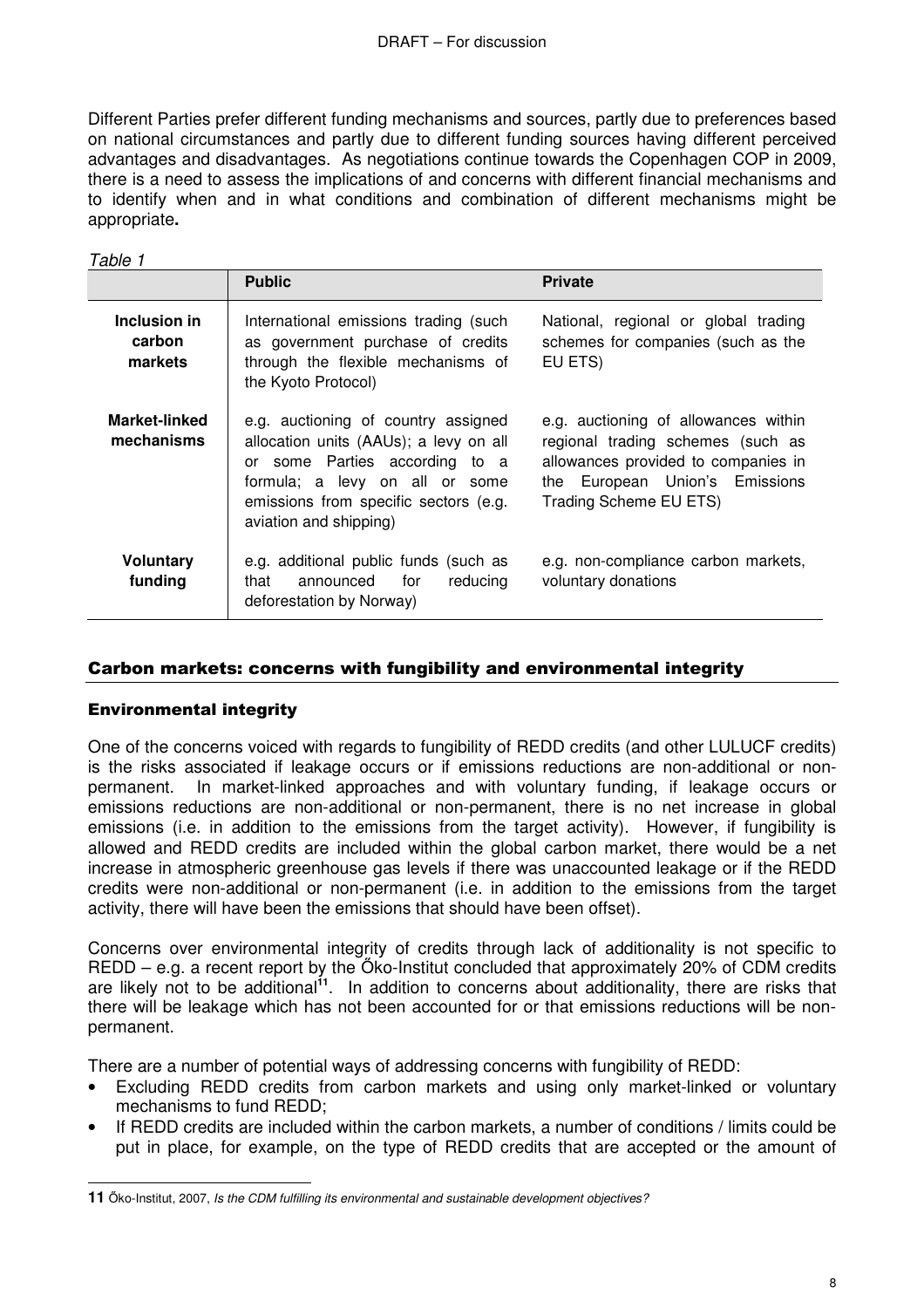credits to ensure that they provide a robust carbon benefit. For example, a phased approach might be applied where fungibility of forest-carbon is excluded or limited initially and is gradually phased in as countries meet conditions demonstrating their ability to deliver monitored and verified emissions reductions. Another example would be the use of a discounting factor.

## Sufficient ambition

In addition to the environmental integrity of any emissions reductions, the ambition of the overall emissions reductions is vital. To prevent catastrophic climate change we must keep the global average temperature rise as far below 2 degrees centigrade as possible. The IPCC  $4<sup>th</sup>$ Assessment report suggests that Annex I parties should take on greenhouse gas reduction targets of between 25% and 40% below 1990 levels by 2020. In addition to this reduction in Annex I countries, some major non-Annex I parties need to 'substantially deviate' from their projected future baseline emissions (see Table 2).

Table 2

| <b>Scenario</b><br>category    | Region      | 2020                                                                                                          | 2050                                                     |
|--------------------------------|-------------|---------------------------------------------------------------------------------------------------------------|----------------------------------------------------------|
| 450 ppm<br>CO <sub>2</sub> -eq | Annex I     | $-25\%$ to $-40\%$                                                                                            | $-80\%$ to $-95\%$                                       |
|                                | Non-Annex I | Substantial deviation from baseline in<br>Latin America, Middle East, East Asia<br>and Centrally-planned Asia | Substantial deviation<br>from baseline in all<br>regions |

Therefore, to achieve the ambition of emissions reductions needed to stay on the trajectory necessary to keep well below 2 degrees rise, emissions reductions from REDD (and other mitigation activities in non-Annex I countries) must be additional to action in Annex I countries. To achieve this through inclusion in carbon markets, Annex I countries must commit additional targets, on top of the 25-40% range. Given that REDD credits are considered to be a relatively low cost mitigation option, Anger & Sathaye**<sup>12</sup>** concluded that REDD has the potential to increase environmental effectiveness by encouraging Annex I countries to tighten the cap (i.e. commit to increased emissions reductions) without increasing mitigation costs to the same extent.

In recognition of the need for this scale of ambition, WWF is lobbying on this basis within the EU as part of its work on the Climate & Energy Package, where it is calling for:

- An overall greenhouse gas emission reduction target of 30% below 1990 levels by 2020 to be achieved within the boundaries of the EU; and
- The financial equivalent of an additional 15% emission reductions (below 1990 levels) to be invested in socially and environmentally robust adaptation and mitigation activities in developing countries.

These additional funds for developing countries could flow via a variety of mechanisms, e.g. via environmental and socially robust market-based mechanisms (provided that this was additional to the 30% domestic target) and other financial instruments. This approach is to ensure that the EU is put on a low carbon trajectory and plays its fair part in keeping the global temperate rise below 2 degrees; and to provide certainty that the long-term substantial financial support that the EU owes will be provided to developing countries to assist them in decarbonising their economies and where possible adapting to the impacts of climate change. These principles would also be relevant to other Annex I country commitments.

 **12** Anger & Sathaye, 2008, Reducing Deforestation and Trading Emissions: Economic Implications for the post-Kyoto Carbon Market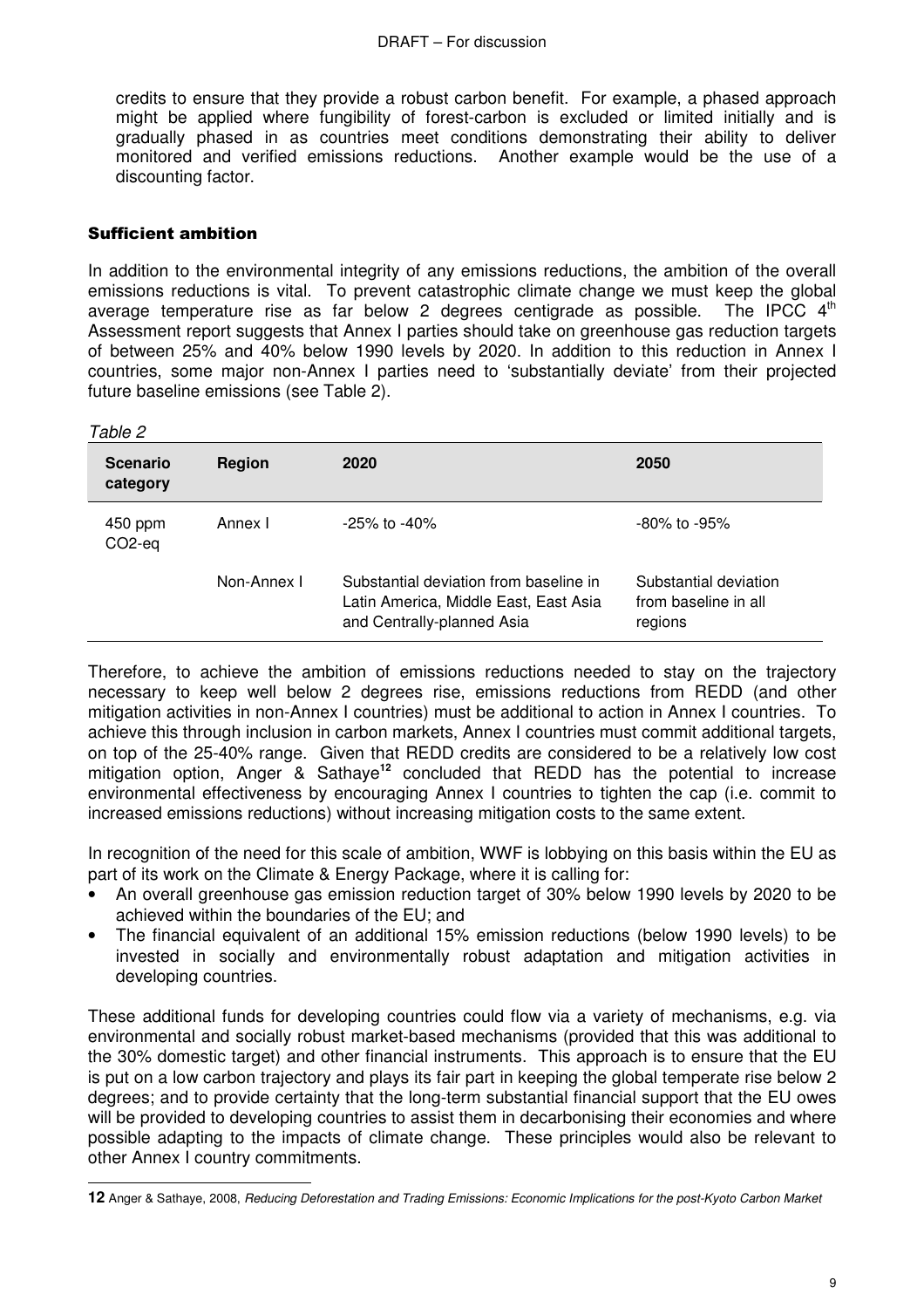A number of elements should be applied if REDD credits are fungible:

- National approaches (e.g. national-level accounting, regulatory frameworks, reference levels, monitoring and enforcement systems) need to be in place in order to reduce transaction costs, address domestic leakage and ensure the integrity of baselines.
- Measures must be put in place to minimise and account for leakage and the risk of nonpermanence, and to ensure the integrity of baselines. Possible approaches include debiting, insurance, risk pooling and buffers.
- Activities in countries which currently have low emissions from forests should not be included within carbon markets, unless there is demonstrable additionality.
- Annex I countries must take on additional targets, on top of the 25-40% range agreed in Bali to ensure that the total emissions reductions are sufficiently ambitious to keep the global temperature increase below 2 degrees.

# Carbon market effect: flooding the market and crashing the price?

## Cheap price?

REDD is often cited as a relatively low cost mitigation option, and therefore, integrating REDD into international emissions trading is predicted to considerably decrease costs of achieving emissions reductions**<sup>14</sup>**. While this can be seen as beneficial in bringing down the overall costs of emissions reductions (which is one objective of the carbon markets) and maximising efficient allocation of resources, it is also seen as potentially negative because it could reduce the carbon price and consequently diminish incentives for investment in high cost industrial emissions reductions.

A study by the Environmental Defense Fund**<sup>13</sup>** for various scenarios showed that allowing unlimited use of REDD credits reduced the projected price by 13%, and impact increased if the scale of REDD credits increased or if credits from all forestry activities were included (in this scenario, the price is lowered by as much as 1/3). While this reduction in price may not be as large as is sometimes perceived, this decline in price may still be sufficient to reduce incentives for investment in higher cost emissions reduction options, and therefore, this risk should not be ignored.

One possible option for reducing this effect would be to apply a discount factor to credits that enter the market – e.g. a 3:1 ratio, where 3 REDD credits would equate to 1 tCO2 emitted by the purchaser. This approach would also help in addressing concerns around leakage and nonpermanence; and would increase the overall emissions reductions achieved through the market. If applied, it would be important to ensure that the discount factor still makes REDD an attractive option to implement in developing countries (based on the revenue generated as compared with the associated costs). Therefore, there should be consideration as to how to determine what discount factor would be appropriate.

#### Flooding the market?

A related concern is the scale of potential credits from REDD and the risk of large volumes of credits "flooding the market" and reducing the price. In addition to the risk associated with the reduction in the price on the carbon market, a further concern of flooding the market is the reduction in incentives for addressing industrial emissions in general, because substantial proportions of emissions reduction targets could be achieved by purchasing REDD credits.

#### **Demand and scale of the markets**

 $\overline{a}$ **13** Environmental Defense Fund, 2008, Reducing Emissions from Deforestation and Forest Degradation in Developing Countries: Implications for the Carbon Market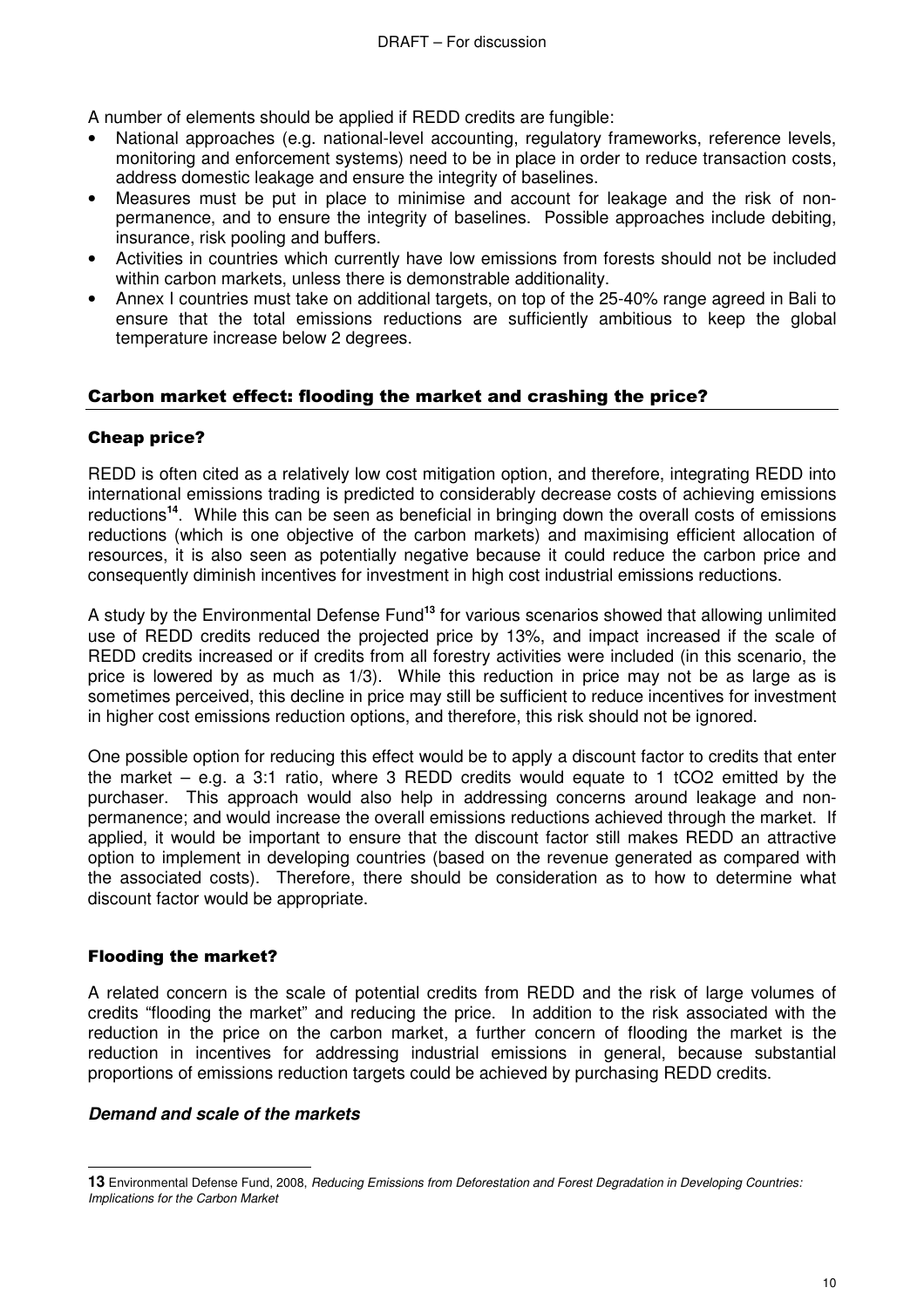#### DRAFT – For discussion

The Annex I cap will be critical in determining the demand and the scale of the carbon markets in the post-2012 agreement. As an example, annual deforestation in Brazil and Indonesia only is estimated to be equivalent to four-fifths of the total Annex I reduction obligations under the Kyoto Protocol. Table 3 shows the scale of the demand based on various options for demand, compared to the potential emissions reductions from REDD.

| Table 3                                                                                                                                                           |                             |                                                                                                                                         |
|-------------------------------------------------------------------------------------------------------------------------------------------------------------------|-----------------------------|-----------------------------------------------------------------------------------------------------------------------------------------|
|                                                                                                                                                                   | Volume / scale              | <b>Implications</b>                                                                                                                     |
| <b>Supply</b>                                                                                                                                                     |                             |                                                                                                                                         |
| 90% global reduction in emissions from<br>deforestation                                                                                                           | 3.2-6.4 GtCO2 <sup>14</sup> | 4-8 times the annual target of the Kyoto<br>Protocol at present                                                                         |
| Halting tropical deforestation (not forest<br>degradation)                                                                                                        | 7.2 GtCO2 <sup>15</sup>     | Would require all Annex I parties to<br>commit to emissions reductions of 50%<br>for the purpose of purchasing of REDD<br>credits       |
| Demand                                                                                                                                                            |                             |                                                                                                                                         |
| EU with a 30% emissions reduction<br>target, approximately one-third of the<br>effort achieved through purchasing<br>credits from outside of the EU <sup>16</sup> | 493.3 MtCO2                 | 6 times smaller than the 2.9 GtCO2 that<br>would be generated through halving<br>emissions from deforestation and forest<br>degradation |
| EU Emissions Trading Scheme third<br>phase (2013-2020)                                                                                                            | 304.5 MtCO2                 | One-tenth of the potential REDD credits                                                                                                 |

These figures give an indication of the scale of emissions reduction obligations that would be needed from Annex I countries to create sufficient demand for REDD credits through the carbon markets. In addition to increased targets for Annex I countries, potential mechanisms for reducing the risk of flooding the market are:

- Applying a discount factor (provided that sufficient funding is still provided to cover the associated costs of REDD), which would achieve a higher volume of emissions reductions from REDD under lower Annex I emission reduction commitments.
- Limiting access to REDD credits either as part of the overall limit on the effort that can be achieved through non-domestic efforts or as a specific limit on REDD credits.

#### **Supply and potential to enter markets**

The previous section focussed on the potential demand for REDD credits – but it is also important to consider realistic potential for supply and when countries would likely be ready to enter a REDD mechanism. This must take into account scale of emissions, capacity to reduce emissions and interest in participating in REDD.

Boucher (in press) estimated that the REDD system is not likely to include 75% or more of deforestation emissions until 2020 or later, based on capacity and interest. Therefore, the study concluded that this reduces the risk of the world carbon market being "flooded" with cheap REDD credits in the near future. This was based on predictions for the timing of entry of the countries that

 $\overline{a}$ 

**<sup>14</sup>** Strassburg et al, 2008, An Empirically-Derived Mechanism of Combined Incentives to Reduce Emissions from Deforestation

**<sup>15</sup>** Rainforest Foundation, 2007, Carbon Sunk? The Potential Impacts of Avoided Deforestation Credits on Emissions Trading Mechanisms

**<sup>16</sup>** This is the current proposal from the EU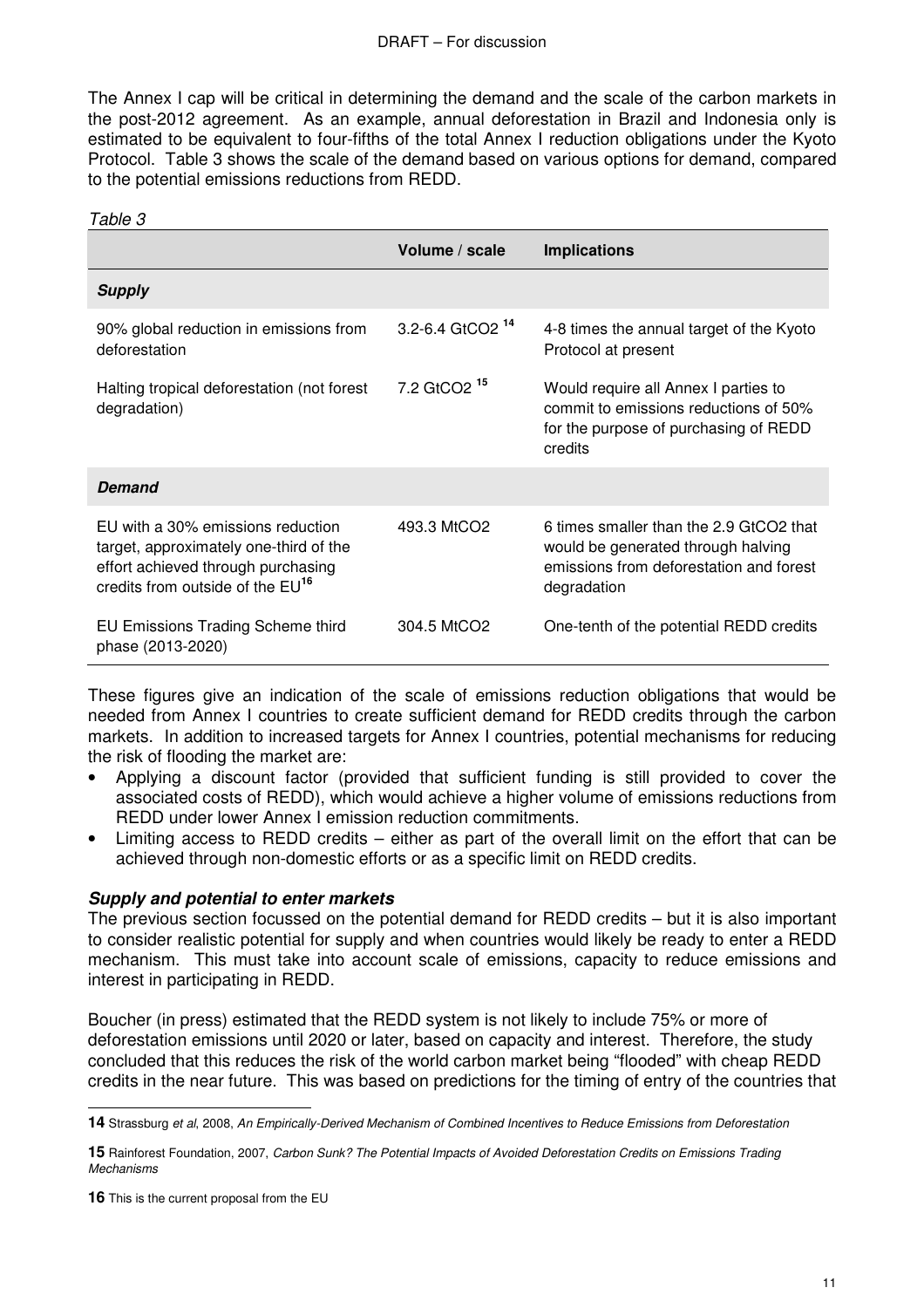rank highest in emissions from forests. Of the top forest emitters, only Brazil and Malaysia were considered likely to be ready for early entry; followed by Indonesia, Nigeria, Peru, and Papua New Guinea in a middle phase; while Myanmar, Democratic Republic of Congo and Zambia are not considered likely to be ready to enter until later.

#### **Assessing supply alongside demand is key**

The potential risk of flooding the market is closely tied to the overall cap on emissions by Annex I countries. Within this, it is important to be clear as to which elements of a potential future market are being considered – the potential demand is sufficiently larger (and subsequently, the risk of flooding smaller) with a global carbon market, as compared with individual regional systems, which do not cover the full emissions. However, this is not the full story and it is also important to consider the potential supply that will be generated by REDD (not just based on overall emissions from forests but based on capacity and interest). In addition, the scope of REDD would influence the potential supply, for example, if emissions from forest degradation are also included. It would be valuable to analyse the implications of changes in Annex I caps on the scale of REDD credits that could be incorporated and the impact on the price, if considering a fungible – offset mechanism for REDD.

# A phased approach

If fungibility of forest-carbon credits is considered, this may not be immediate or fully fungible – which would be potentially problematic for environmental and market integrity. Instead, a phased approach might be more preferable, where initially REDD has limited fungibility (e.g. through a discount factor or firewall). As countries meet conditions demonstrating their ability to deliver monitored and verified REDD credits, the fungibility coefficients for their credits could increase. Full fungibility would be conditioned on demonstrating verified compliance with monitoring, permanence, leakage and additionality criteria. Potential priorities, funding mechanisms and timings for a phase approach are outlined below.

The current phase between now and 2013 (and potentially longer, depending on country capacity) will largely be a capacity-building phase, focused on the development of baselines, methodologies and institutional frameworks needed to create robust carbon benefits. An important element of this phase is the pilot projects (both sub-national and national), which help to test methodologies and build capacity. This phase will help countries to achieve readiness to implement REDD mechanisms under national reference frameworks, which will be critical for engagement in a post-2012 REDD mechanism. Funding for this phase is a priority and could come from all voluntary sources (public and private), with governments and multilateral funds playing a critical role due to the uncertain nature of the future role of carbon markets in REDD.

Under the operation of the post-2012 global climate agreement, a second phase – largely focussed on testing and demonstration - could be initiated where countries begin to participate in a REDD mechanism. Countries would be capable of implementing national REDD programmes and monitoring, reporting and verifying associated carbon benefits. This phase would involve the application of the agreed policies and requirements, and evaluation of the effectiveness would be an important focus (e.g. to determine whether results had been as ambitious as expected). Limited fungibility may be considered depending on the structure of the REDD mechanism and the overall post-2012 framework, including the emissions reduction commitments by Annex I countries.

According to a process defined in the post-2012 agreement, countries might be eligible for full fungibility dependent on an objective judgement under the UNFCCC that specified conditions have been met, based on results from the second phase (rather than an automatic timing of entry). This increased level of fungibility may only be achieved in certain circumstances and ongoing limits on the system might continue to be applied (for example, a cap on REDD credits in the market).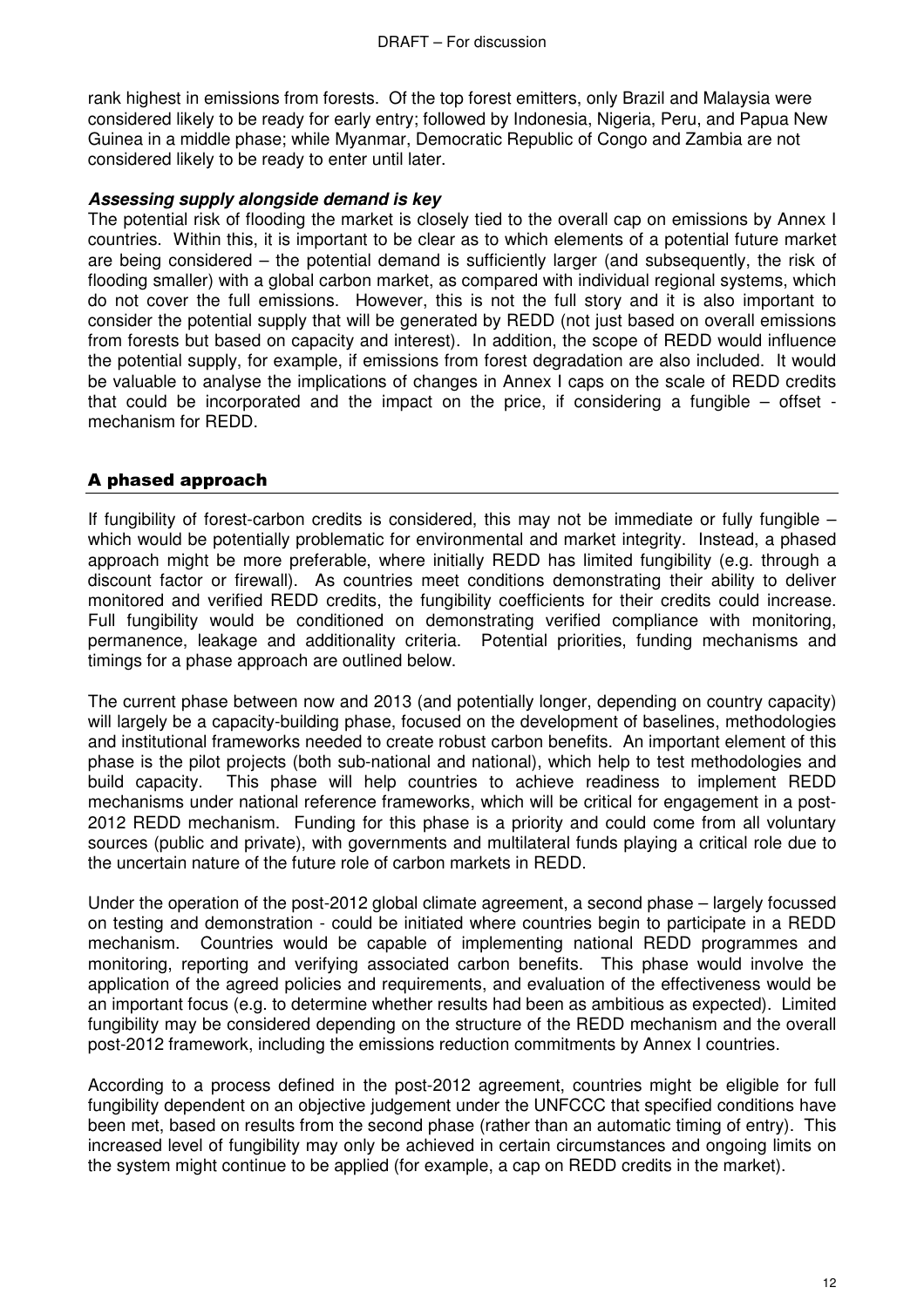# Is it possible to deliver the scale of funding necessary?

One of the main advantages frequently cited for including REDD in the carbon market is the fact that large amounts of reliable funding can be provided. The carbon market is generating \$30 billion / year and is projected to reach \$100s of billion or more**<sup>17</sup>**. This indicates that there is the potential for sufficient and sustainable sources of funding to be generated for REDD by including it within the carbon markets.

It should be noted that if inclusion of REDD in the carbon market is considered, the approach used to address permanence in REDD credits is crucial in influencing "market interest" for these credits. One of the reasons cited for the small scale of CDM Afforestation / Reforestation projects, is the use of temporary CERs as the means to address permanence, which has resulted in little market interest in these credits (which have to be renewed every five years). Without finding an alternative approach to addressing permanence, it is possible that there would be no interest in a REDD mechanism, even if it were included in the carbon markets.

While there are advantages to approaches which do not involve fungibility / inclusion in the carbon market, such as emissions reductions being additional to Annex I caps, concerns have been raised as to whether sufficient funding can be raised through these mechanisms. Voluntary funds, such as additional public funds, are unlikely to deliver the scale of funding needed reliably. Marketlinked approaches, such as auctioning allowances or setting aside a proportion of allowances, offer the potential for achieving the scale of funding required. As one example, Norway has proposed that a portion of allowances from national emissions trading systems should be withheld. The equivalent value would be provided for international activities. With 20% of emissions reductions below 1990 levels for all Annex I countries and just 10% of the allowances set aside (and a carbon price of \$30/t), this has been estimated to raise \$63 billion annually (though this would not all go towards reducing deforestation). In a similar approach, the Lieberman-Warner Bill in the US included 2.5% of allowances being set aside for international forestry efforts. It has been estimated that this could raise \$68.3 billion during 2012-2020. Given that this is over a period of 9 years, it would not likely be sufficient to halt or even halve deforestation based on the estimates of the costs of REDD. While this Bill has not been accepted, this is an example of one country's domestic legislation – and if scaled up to cover all Annex I countries, this would have the potential to raise substantially more.

Similarly, the European Commission is proposing that all power sector allowances would be auctioned from 2013 and that by 2020 all sectors will be subject to 100% auctioning. By 2020 it is estimated that this would result in a revenue stream of approximately €50 billion per year**<sup>18</sup>**. WWF is calling for auctioning of all allowances within the EU ETS from 2013 and for at least half of the revenues to be spent on climate protection measures in developing countries. Under this WWF scenario, this would imply that there would be the potential to generate funding in the region of €50 billion per year from 2013.

The government of Norway as part of the UNFCCC negotiations made the proposal of auctioning AAUs as a source of funding, and calculated as an illustrative example that if 2% were auctioned this could generate \$15 to \$25 billion per year.

While funding generated through market-linked mechanisms would not all flow towards REDD activities, these predictions suggest that there is the potential for sufficient scales of funding to be provided. These figures indicate that sufficient funding could potentially be generated both through including REDD in the carbon market and through market-linked mechanisms, such as use of auctioning revenue.

 $\overline{a}$ **17** Schwartzman et al, 2007, Getting REDD Right

**<sup>18</sup>** Stern put the cost of halving deforestation by 2020 at \$3 - \$33 billion per year. Stern, 2008, Key Elements of a Global Deal on Climate Change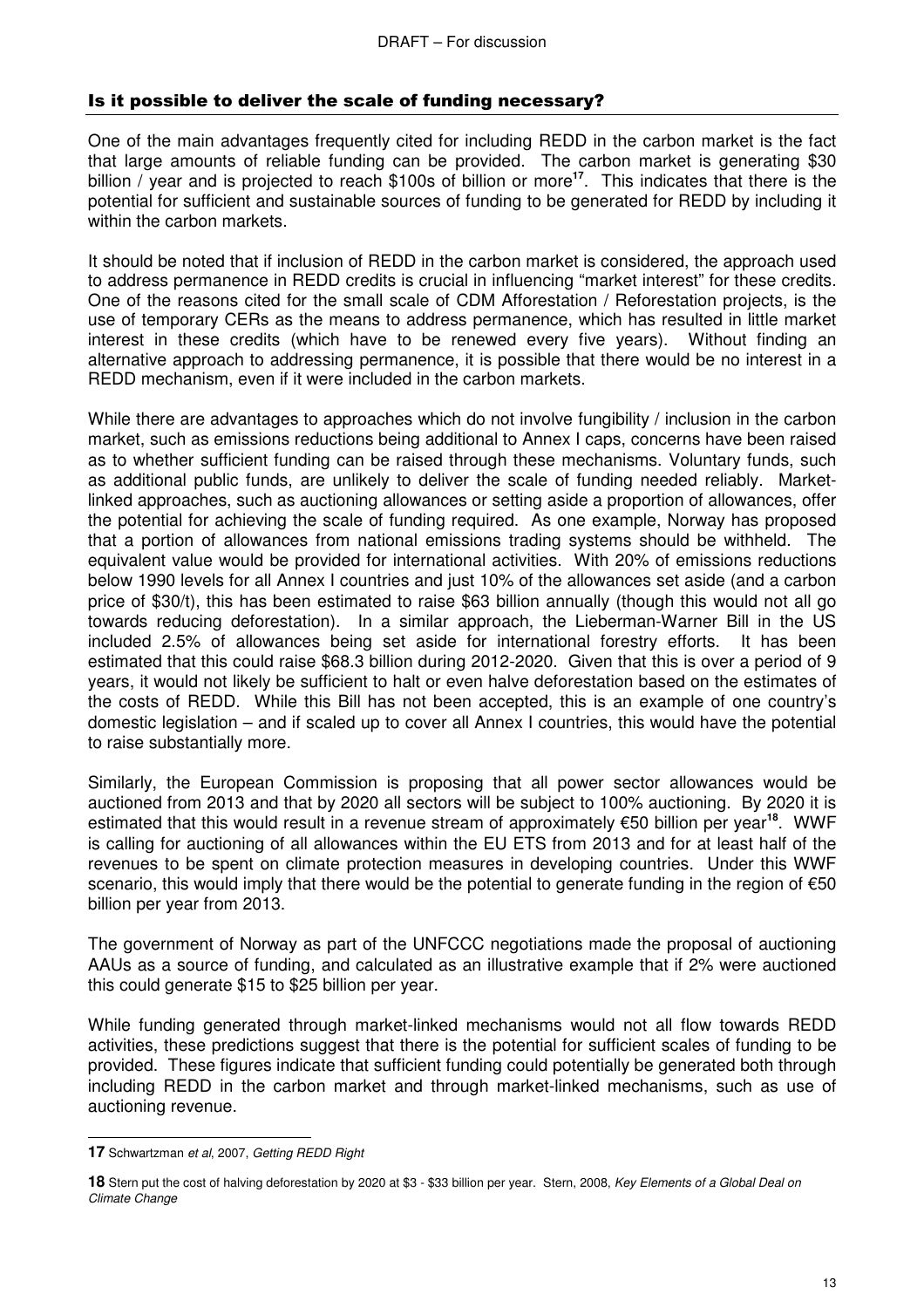#### Is there the political will?

Given that the scale of funding from market-linked mechanisms is theoretically sufficient to incentivise REDD, probably the main challenges with these approaches is whether there is sufficient political will. Auctioning allowances is a key design feature which helps to ensure that the progression towards a low carbon economy takes place in the fairest and economically most efficient way. A number of parties have proposed auctioning allowances and the use of auctioning revenues for climate protection measures but the acceptance and delivery of this option relies on political will from governments. Auctioning of emission allowances provides a number of benefits, including ensuring that the full cost of carbon is factored in, supporting the "polluter pays" principle and, as demonstrated in the previous section, raising significant sums of money. A recent report by the Carbon Trust stated that one of the greatest emerging challenges in climate change is the funding gap and identified auctioning revenues as a crucially important element in closing this gap**<sup>19</sup>**. A number of countries are beginning to announce using revenue from auctioning allowances for forestry activities (such as Germany). While these are positive commitments, this is not sufficient to provide the scale of funding necessary to reduce emissions from deforestation and forest degradation sustainably – and, therefore, the UN climate negotiations need to deliver increased commitments. In addition, there remain valid concerns that announcements are not always followed up with full delivery; that it takes time for funding to filter down; and that institutional costs and poor governance of funds can result in only a portion of these funds reaching the local level. These concerns with delivery of funds depend largely on the structure and governance of the funds themselves, including whether funding is all centralised through government to government funding, as compared with financing mechanisms where money is distributed more directly to the local level. A further barrier, which is also closely linked to the means of distributing the funds, is the capacity to manage the scale of funds in developing countries. Issues relating to the distribution of funds are relevant for all 3 options (voluntary funds, market-linked mechanisms and including in the carbon markets); however, they are outside the scope of this paper.

There also needs to be political will for inclusion in carbon markets in a way that ensures the integrity of the overall agreement, for example, to achieve sufficient ambition and when considering market interest in REDD credits. This has been discussed in other sections.

# Liability

One country which has been a strong advocate for non-market mechanisms is Brazil. They are the main proponents of using a fund-based mechanism for REDD, which does not count towards emissions reduction commitments by Annex I countries. The proposal is based on the idea that positive financial incentives are considered on an annual basis:

- If for any given year the annual emissions from deforestation (RED) fall below the reference emission rate (RER), the participating country is eligible to receive financial positive incentives.
- In case RED falls above the RER (i.e. actual emissions are higher than the reference level), the participating country is not eligible to receive a financial incentive (but there is no liability for previous payments – i.e. there is no mechanism for ensuring permanence of the previous emissions reductions). However, this difference (i.e. the increase in emissions) is discounted from the next RED that falls below the deforestation reference emission rate. A financial incentive is provided only if there are additional emissions reductions.

This lack of liability for a later increase in emissions reductions is an important element of Brazil's position. Using a mechanism where financial incentives are not provided as an alternative to emissions reductions elsewhere means that the net effect of non-permanent emissions does not

 **19** Carbon Trust, 2008, Cutting Carbon in Europe: The 2020 plans and the future of the EU ETS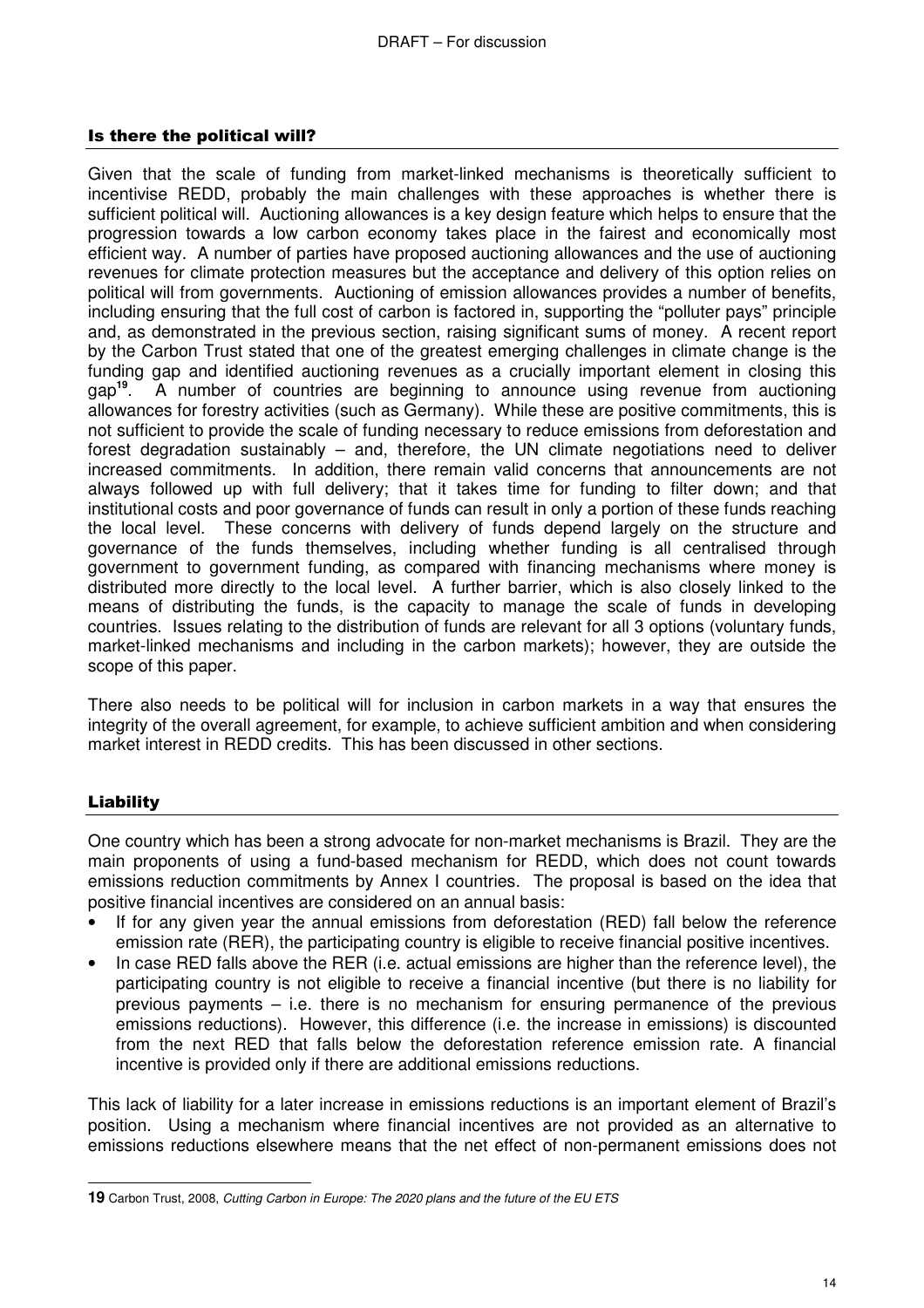have the same level of risk associated (i.e. the net effect with a non-market mechanism is that there has been no emissions reduction; while the net effect with a market mechanism would be that there was an increase in the atmospheric level of greenhouse gases). Therefore, Brazil's proposed approach where countries are not liable for an increase in emissions is more acceptable under a non-market mechanism. One reason why countries might prefer not to be liable for a future increase in emissions is that they are concerned about the feasibility of maintaining emissions reductions from deforestation permanently, particularly due to the potential for forests to become large sources of emissions with future climate change. If liable, this could result in countries being required to either reduce their emissions or if this is not possible to perhaps purchase emissions reductions from other countries.

While many countries have tended to prefer a market mechanism, this issue of liability with a market mechanism is a key element to consider and determine the implications and how it would be dealt with. It is vital that there is a mechanism to address the risk of non-permanence if a market mechanism is used and, therefore, the issue of liability for any non-permanence needs to be considered but the risk of making developing countries liable for future emissions is a justified concern (and the lack of market interest in the temporary CERs which have been used for the CDM A/R have indicated market concern with accepting liability for non-permanence).

## Flexibility of funding mechanisms

While inclusion in the carbon market might be considered appropriate in certain conditions, there are likely to be a number of scenarios / circumstances where carbon markets will not provide the required financial support or incentive. This is only appropriate for activities where there are verified emissions reductions, and therefore, for example, this source of funding would not be appropriate for capacity building and support for readiness and so alternative funding sources must be used.

Given that only two countries (Brazil and Malaysia) are predicted to be ready for early entry to a REDD mechanism based on emissions, capacity and interest**<sup>20</sup>**, this indicates that there will be a clear need for funding options outside of the carbon market over the short-medium term to provide support for those countries who are building capacity for REDD or are implementing activities but do not yet have sufficient capacity for monitoring, reporting and verifying emissions reductions under a national baseline.

A further group of countries that may not be eligible for inclusion in the carbon market are those countries with high forest cover but currently with low rates of emissions from forests. This is due to questions about the additionality of any actions to maintain these low deforestation rates. There may be some countries where, though deforestation rates are low, they are on the increase, and therefore, baselines could be set based on this trend (though this may not be a sufficient incentive to avoid an increase in deforestation). However, for countries with consistently low rates of emissions from forests at a national level (either due to a lack of pressure on forest resources or due to previous activities to conserve forests), this approach would not be an option. Proposed approaches for such countries include projected emissions or the use of a global baseline. Any proposed mechanisms for developing baselines for countries with low emissions from forests must ensure the integrity of the overall system – and this is of particular importance if inclusion in carbon markets is considered. While there may be a number of potential approaches for developing baselines for countries with low emissions from forests, non-market mechanisms provide a valuable alternative for these countries which might generate greater scales of funding and avoid risks of undermining the integrity of the carbon markets.

 **20** Boucher, in press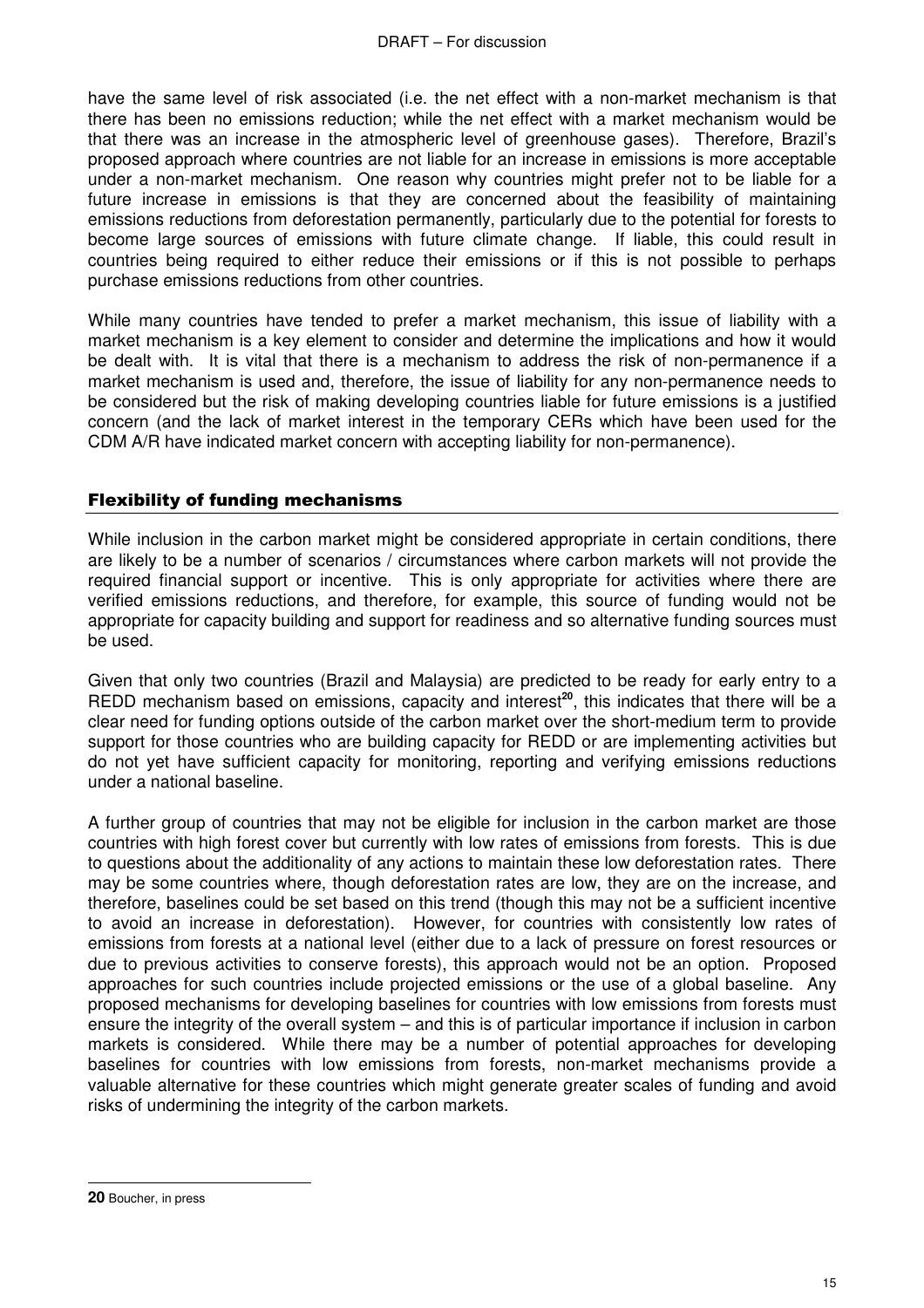Voluntary mechanisms can be used for activities other than verified emissions reductions, but they are unlikely to generate the scale of funding necessary (while Norway provided a large scale of funding for the next 5 years, support from other countries has not been as forth-coming and would be unlikely to provide sufficient sustainable funding. Likewise, much of the interest from private sources has been due to expectations of future compliance, rather than necessarily that the private sources will be a sufficient source of voluntary funding). Voluntary mechanisms will likely be of particular value in advance of and in the early stages of a post-2012 deal.

Market-linked mechanisms have similar flexibility to voluntary mechanisms (as compared with carbon markets) but the figures provided in the previous section indicate that they are more likely to provide funding of the scale needed and in a way that is sustainable. Therefore, market-linked mechanisms have an invaluable role as a funding mechanism for those countries that are not able to access market funding.

# POLICIES AND POSITIVE INCENTIVES FOR ENSURING CO-BENEFITS

WWF believes that it is important for forest-carbon initiatives that ensure the integrity of existing forests, biodiversity protection and promotion of range of other environmental and social values. This includes clean water, poverty alleviation and respect for the rights of indigenous people and other local communities. To achieve this, policies and positive incentives should be developed to encourage activities that deliver co-benefits. While mechanisms under the UNFCCC are primarily aimed at carbon, they have the potential to help assure the continued provision of vital ecosystem services by forests and to enhance livelihoods. Such efforts would also contribute towards the goals of and obligations of countries under other multilateral agreements<sup>21</sup>.

Finance for REDD and other forest-carbon initiatives must be sufficient for a sustained reduction in carbon emissions, while also building good governance and strengthening the resilience and adaptive capacity of ecosystems and local communities in the face of increased vulnerability to climate change**<sup>22</sup>** .

It is vital the biodiversity, social and cultural values are taken into account in the design and implementation of REDD and other forest-carbon initiatives**<sup>24</sup>**. The concept of High Conservation Value Forests (HCVFs) aims to ensure that forests of outstanding and critical importance are maintained, due to their high environmental, socio-economic, biodiversity or landscape values. The High Conservation Value framework would provide useful elements to incorporate in mechanisms for REDD and other forest-carbon initiative to ensure that these various values, in addition to carbon, are respected and maintained.

Areas which provide a high carbon benefit and have score highly for other values should be top priorities for REDD. However, priority sites for REDD, based on carbon values, will not necessarily reflect priority sites for other values**<sup>23</sup>**. In these areas, REDD may not be a suitable funding mechanism (if the carbon benefit is not sufficient) and alternative funding should be targeted; or alternative there may be the need for co-financing (i.e. a further incentive in addition to that which will be provided through the carbon finance). Possible incentives for co-benefits should be considered through non-market mechanisms associated with the UNFCCC agreement or in processes outside the UNFCCC.

 $\overline{a}$ **21** UNEP-WCMC, 2007, Reducing Emissions from Deforestation: A Key Opportunity for Attaining Multiple Benefits

**<sup>22</sup>** IIED & WWF, 2007, Carbon, communities and conservation

**<sup>23</sup>** Miles & Kapos, 2008, Reducing Greenhouse Gas Emissions from Deforestation and Forest Degradation: Global Land-use Implications, Science **320**: 1454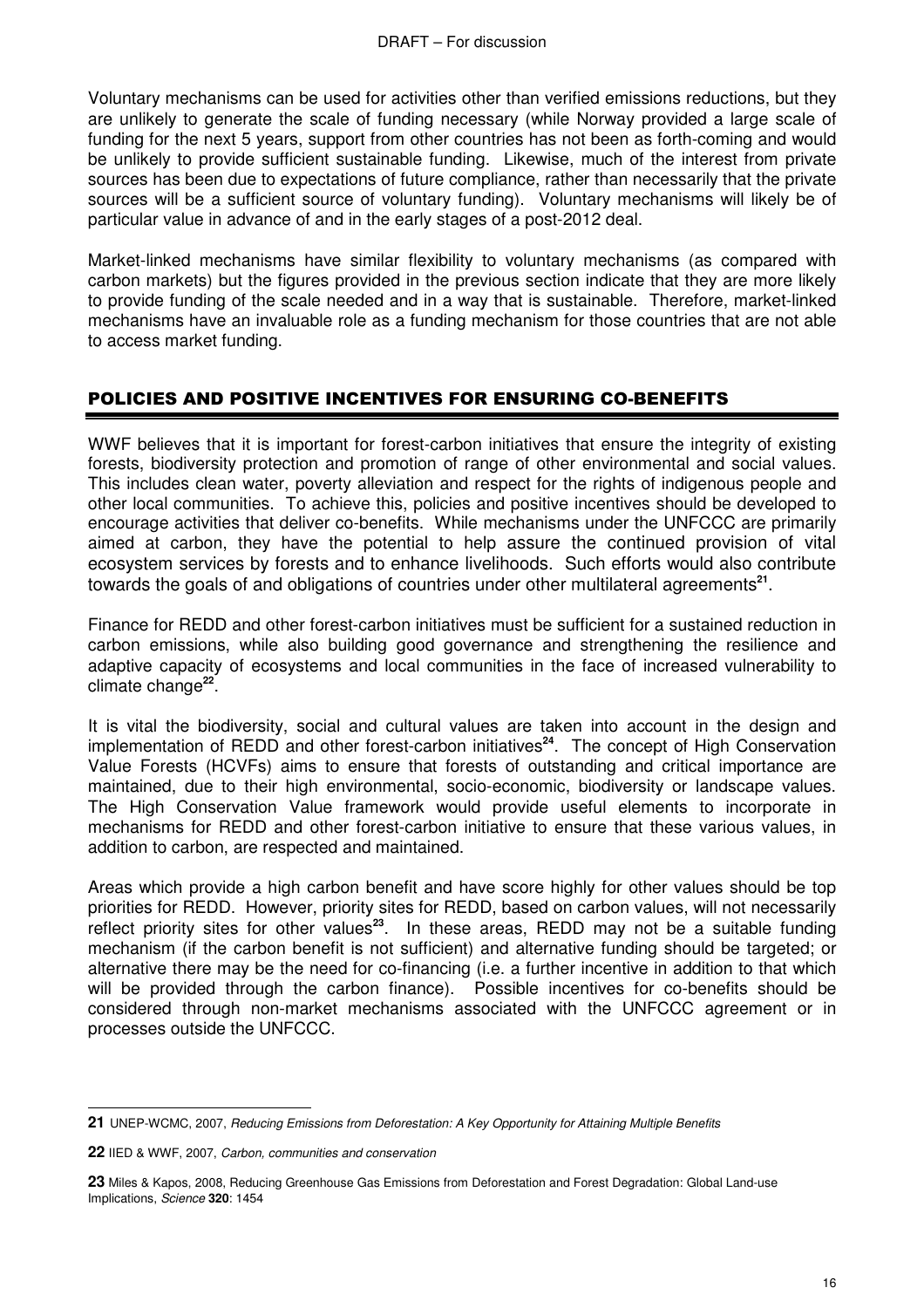# SUMMARY AND KEY ELEMENTS FOR FURTHER DISCUSSION

WWF calls on parties to support the development, by the Copenhagen COP at the end of 2009, of a robust framework for reducing emissions from deforestation and forest degradation in developing countries that will provide the basis for zero net global deforestation by 2020. To be effective, REDD must be transparent, equitable and practical, while also ensuring the environmental integrity of the international post-2012 regime.

**Policy approaches:** Reducing emissions from deforestation and forest degradation in countries with high emissions from forests is a priority. In addition, the post-2012 REDD mechanism should identify ways to ensure that countries with large areas of intact forest that currently have little or no deforestation continue to protect their existing forests. Policies for REDD must recognise the multiple values and uses of forests and accommodate the food and resources requirements of the human population. A range of policy approaches would be useful mechanisms for achieving and incentivising emissions reductions, including policies to incentivise forest conservation, removal of policies that provide a perverse incentive for forest conversion and sustainable production of forest products and agricultural commodities. REDD mechanisms must contribute to development goals and ensure that benefits, including funds, are equitably distributed.

**Positive incentives:** To be effective, an international regime to reduce emissions from deforestation and forest degradation in developing countries will need to ensure that developed countries provide sufficient resources to cover the associated costs of REDD over the long-term and contribute to national development goals. A range of figures have been estimated for the costs of REDD, with most estimates falling within \$20-33 billion / year to halve deforestation. To start halting tropical deforestation, a combination of mutually reinforcing funding options - from market and non-market mechanisms – that generate resources at a sufficient scale is likely to be required. This paper has tried to assess a number of the concerns and potential implications of different financial mechanisms and a summary of these issues is provided in the following sections.

A range of financial mechanisms have been proposed, which fall into the following broad categories:

- 1. Inclusion in carbon markets (either with unlimited or limited access), essentially as an offset mechanism for Annex I emissions reduction targets;
- 2. Market-linked mechanisms, such as auctioning of allowances (Assigned Amount Units AAUs) – either for all global allowances or specific sectors, dedicated auction revenues from national or regional emissions trading systems, a levy on all or some emissions;
- 3. Voluntary funding, such as additional public funds.

In options 1 and 2, the amount of funding for REDD (and consequently the emissions reductions that will be incentivised) are based on market prices and size of the market. In option 2, while funding depends on market prices and size, emissions reductions from REDD are not traded for emission increases in Annex I countries (i.e. emissions reductions from REDD are additional to Annex I emissions reductions, as compared with option 1 where emissions reductions from REDD would be an alternative to Annex I emissions reduction).

The implications of different funding mechanisms on different characteristics are vital to consider when assessing which funding mechanisms might be most appropriate. The range of characteristics can be grouped depending on what implications they relate to:

- Concerns with fungibility in a carbon market approach (i.e. offsetting emissions reductions from other sources with emissions reductions from REDD) and environmental integrity: e.g. net effect if leakage occurs, non-additional or non-permanent; effect on net global emissions; need for national baselines
- Carbon market effect: e.g. compliance costs, effect on net global emissions
- Scale: e.g. potential funding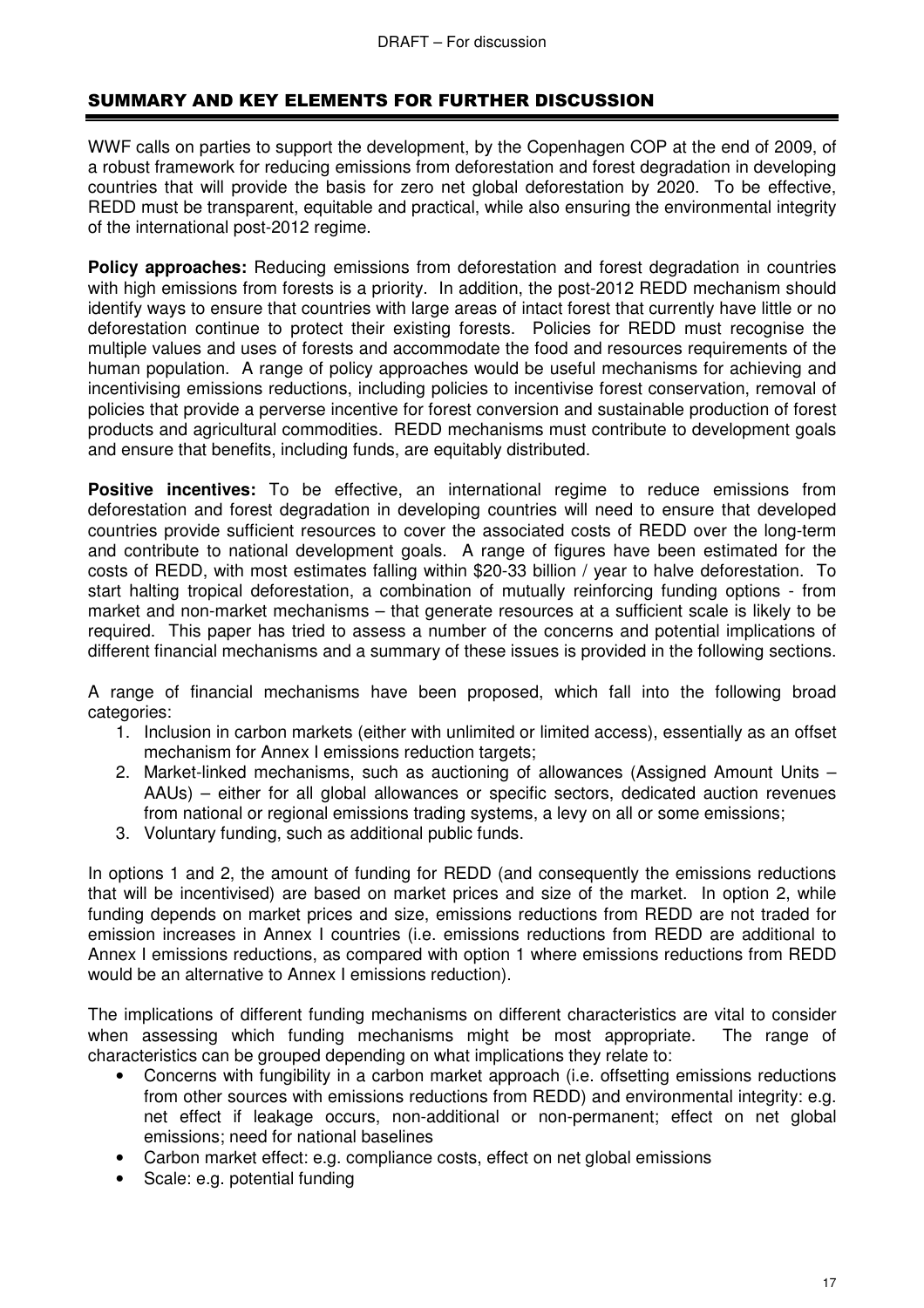• Flexibility of funding mechanism: e.g. pay for verified reductions; pay for stabilisation; pay for capacity building

**Environmental integrity with carbon markets:** One of the concerns voiced with regards to fungibility of REDD credits (and other LULUCF credits) is the risks associated if leakage occurs or if emissions reduction are non-additional or non-permanent. Potential ways of addressing concerns with fungibility of REDD include excluding REDD credits from carbon markets and using only market-linked mechanisms (such as revenue from auctioning of allowances) or voluntary mechanisms to fund REDD; or if REDD credits are included within the carbon markets, putting conditions or limits in place, by limiting the amount of REDD credits, discounting, or not including activities from countries which currently have low emissions from forests within carbon markets, unless there is demonstrable additionality.

**Ambition:** In addition to the environmental integrity of any emissions reductions, the ambition of the overall emissions reductions is vital. Therefore, to achieve the ambition of emissions reductions needed to stay below 2 degrees rise, emissions reductions from REDD (and other mitigation activities in non-Annex I countries) must be additional to action in Annex I countries. To achieve this through inclusion in the carbon market, Annex I countries must commit additional targets, on top of the 25-40% range agreed for the second phase of the Kyoto Protocol in Bali. Market-linked mechanisms and voluntary funding are not generated as an alternative to emissions reductions from Annex I countries, and therefore, emissions reductions from REDD would be additional.

**Carbon market effect:** REDD is often cited as a relatively low cost mitigation option, and therefore, integrating REDD into international emissions trading is predicted to considerably decrease costs of achieving emissions reductions, which could disincentivise emissions reductions from industrial sources. One possible option for reducing this effect would be to apply a discount factor to credits that enter the market. This approach would also help in addressing concerns around leakage and non-permanence; and would increase the overall emissions reductions achieved through the market. A related concern is the scale of potential credits from REDD and the risk of large volumes of credits "flooding the market" and reducing the incentive for addressing industrial emissions in general, because substantial proportions of emissions reduction targets could be achieved by purchasing REDD credits. In addition to increased targets for Annex I countries, potential mechanisms for reducing the risk of flooding the market include applying a discount factor and limiting access to REDD credits – either as part of the overall limit on the effort that can be achieved through non-domestic efforts or as a specific limit on REDD credits.

**A phased approach:** If fungibility of forest-carbon credits is considered, this may not be immediate or fully fungible. Instead, a phased approach might be more preferable, where initially REDD has limited fungibility (e.g. through a discount factor or firewall). As countries meet conditions demonstrating their ability to deliver monitored and verified REDD credits, the fungibility coefficients for their credits could increase, depending also on broader elements of the overall architecture, including the emissions reduction commitments by Annex I countries.

**Permanence and liability:** If inclusion of REDD in the carbon market is considered, the approach used to address permanence in REDD credits is crucial in influencing "market interest" for these credits. In addition, it is vital that there is a mechanism to address the risk of non-permanence if a market mechanism is used and, therefore, the issue of liability for any non-permanence needs to be considered. Permanence and liability are also important elements for consideration with market-linked mechanisms and voluntary funding if we are to achieve sustainable emissions reductions.

**Scale of funding:** One of the main advantages frequently cited for including REDD in the carbon market is the fact that large amounts of reliable funding can be provided. However, predictions indicate that there is the potential for market-linked mechanisms also have the potential for sufficient scales of funding to be provided without including REDD in the carbon market (while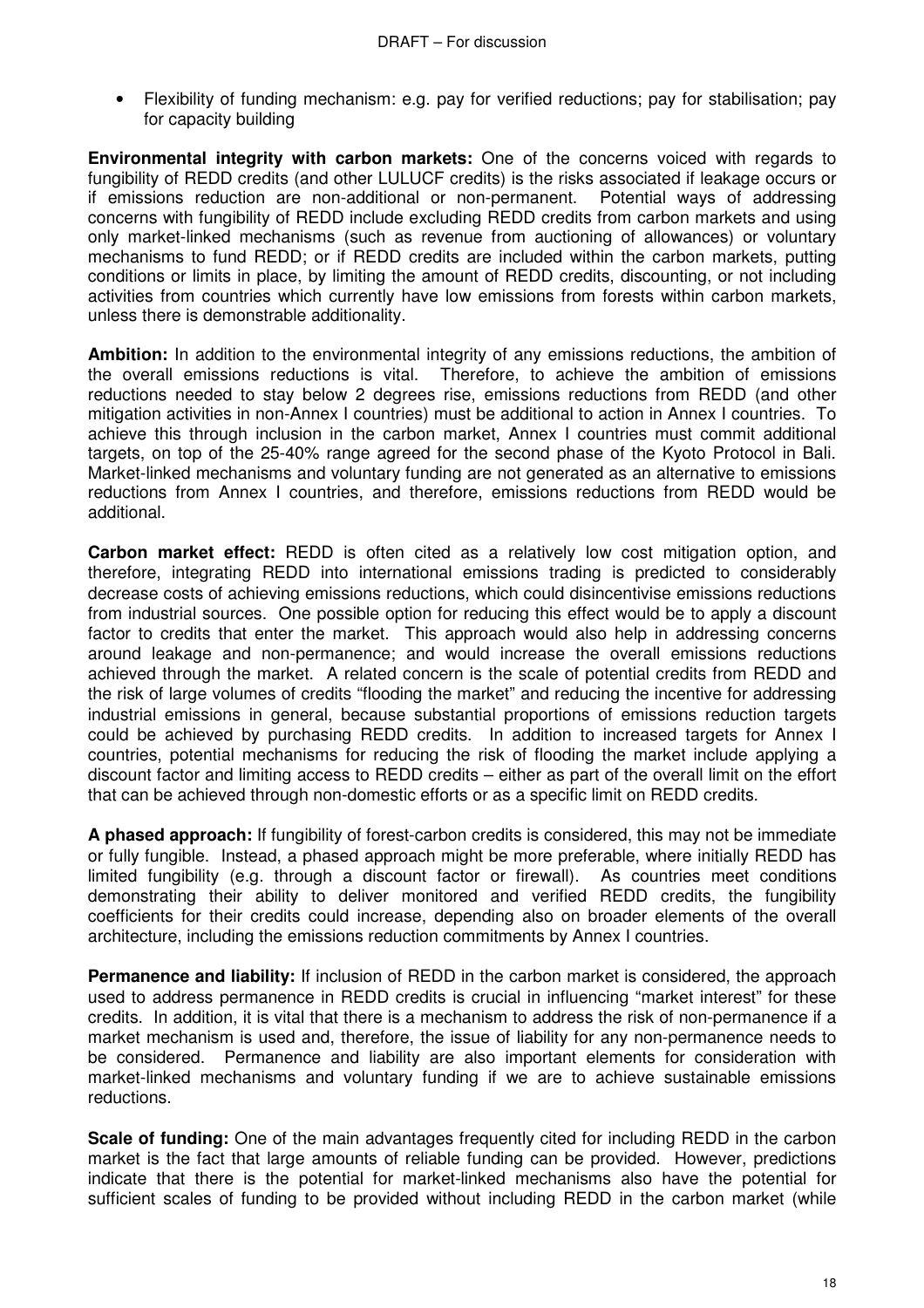recognising that funding generated through market-linked mechanisms would not all flow towards REDD activities).

**Flexibility of funding:** While inclusion in the carbon market might be considered appropriate in certain conditions, there are likely to be a number of scenarios / circumstances where carbon markets will not provide the required financial support or incentive. Inclusion in the carbon market would only be appropriate for activities where there are verified emissions reductions. Possible incentives for co-benefits should be considered through non-market and market-linked mechanisms associated with the UNFCCC agreement or in processes outside the UNFCCC.

Table 4 provides a summary of the different financial mechanisms and potential uses and issues associated.

| <b>Funding</b><br>source              | <b>Scale of funding</b><br>and timing $^{24}$                                                                                                                           | Source of<br>funds, e.g.                      | Use of financial<br>mechanism                                                                                                                                   | <b>Issues</b>                                                                                                                                         |
|---------------------------------------|-------------------------------------------------------------------------------------------------------------------------------------------------------------------------|-----------------------------------------------|-----------------------------------------------------------------------------------------------------------------------------------------------------------------|-------------------------------------------------------------------------------------------------------------------------------------------------------|
| Voluntary<br>funding (non-<br>market) | Relatively small<br>Immediate and short-<br>term<br>Can be upfront<br>funding                                                                                           | Public funds                                  | Trial processes<br>Preparation for REDD<br><b>Upfront costs</b><br>Compensation and<br>incentives<br>Incentives for maintaining<br>low deforestation rates      | Relatively small-<br>scale<br>Unreliable /<br>unlikely to be<br>sustainable                                                                           |
| Market-linked<br>mechanisms           | Relates to emissions<br>/ targets for<br>emissions reductions<br>Potentially up to \$100<br>bn/yr (not specific to<br>REDD)<br>Medium-term<br>Can be upfront<br>funding | Auctioning<br>of<br>allowances,<br>levy       | <b>Preparation for REDD</b><br><b>Upfront costs</b><br>Compensate for verified<br>emissions reductions<br>Incentives for maintaining<br>low deforestation rates | Political will for<br>auctioning of<br>allowances and<br>use of revenues<br>for climate<br>protection<br>measures<br>Governance of<br>funds generated |
| Inclusion in<br>carbon<br>markets     | Potentially up to \$100<br>bn/yr (not specific to<br>REDD)<br>Medium-term<br>Funding is provided<br>after emissions<br>reductions are<br>verified                       | National or<br>regional<br>trading<br>schemes | Compensate for reduced<br>deforestation<br>Incentives for maintaining<br>low deforestation rates?                                                               | Fungibility<br>Market credibility<br>Governance<br>Political will for<br>sufficiently high<br>emissions<br>reduction targets                          |

Table 4

 $\overline{a}$ **24** Timing refers to the likely point at which funding will become available / utilised. While the timing for specific elements depends largely on wider processes, approximate timings are predicted as follows. Short-term: 2009-2012; Medium-term: 2013-2020